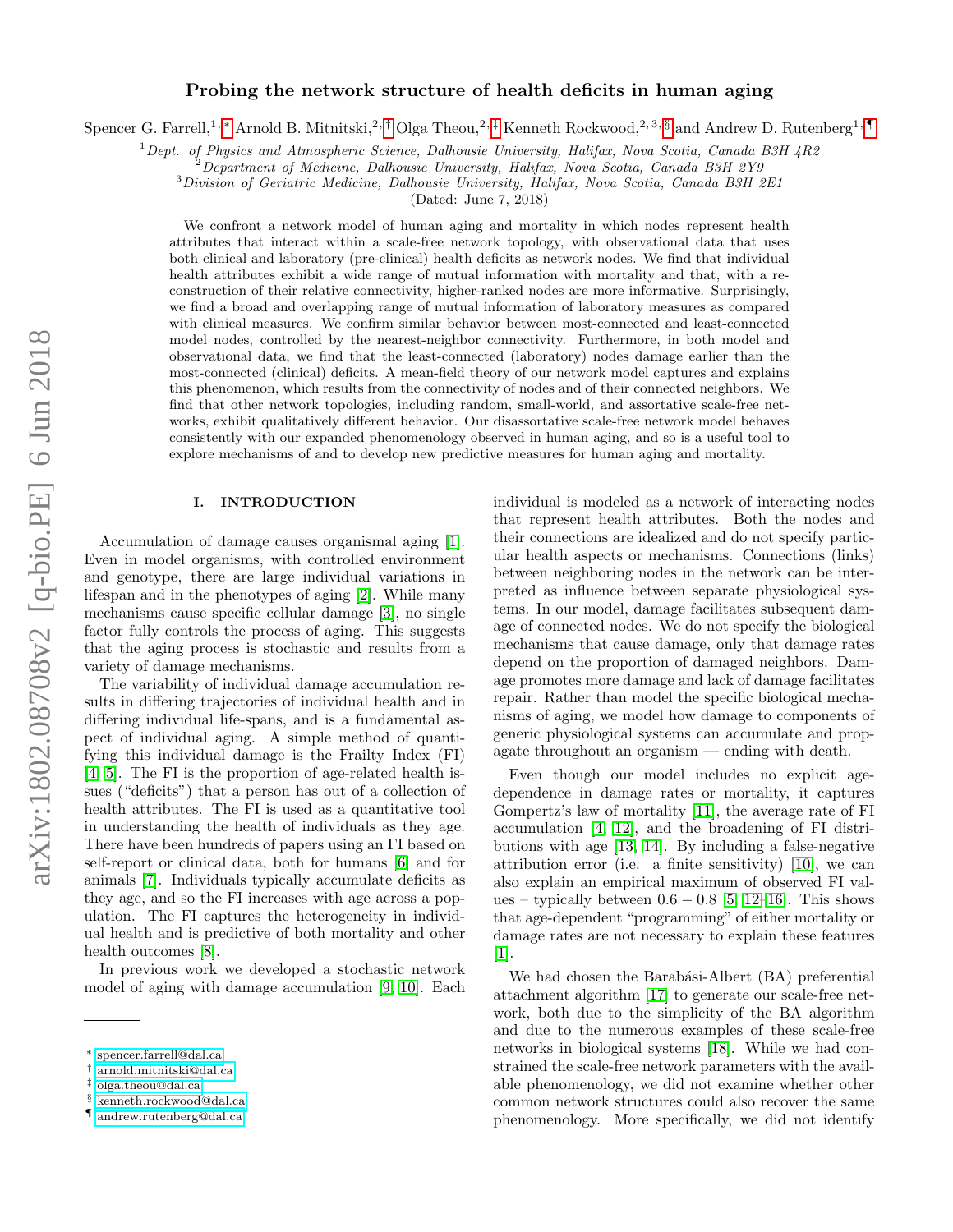Ideally, we could directly reconstruct the network from available data. However, the direct assessment of node connectivity from observational data is a challenging and generally unsolved problem. Nevertheless, we show here that we can reliably reconstruct the relative connectivity (i.e. the rank-order) of high degree nodes in both model and in large-cohort observational data by measuring mutual dependence between pairs of nodes. This reconstruction allows us to qualitatively confirm the relationship between the connectivity of nodes and how informative they are about mortality [\[10\]](#page-14-9). Specifically, we demonstrate that a network with a wide range of node connectivities (such as a scale-free network) is needed to describe the observational data.

Recently, the FI approach has been extended to laboratory [\[19\]](#page-14-17) and biomarker data [\[20\]](#page-14-18) and used in clinical [\[21\]](#page-14-19) and population settings [\[22\]](#page-14-20). Two different FIs have been constructed to measure different types of damage,  $F_{\text{clip}}$ , with clinically evaluated or self-reported data, and  $F_{\rm lab}$ , with lab or biomarker data. Clinical deficits are typically based on disabilities, loss of function, or diagnosis of disease, and they measure clinically observable damage that typically occurs late in life. Lab deficits or biomarkers use the results of lab tests (e.g. blood tests or vital signs) that are binarized using standard reference ranges [\[23\]](#page-14-21). Since frailty indices based on laboratory tests measure pre-clinical damage, they are distinct from those based on clinical and/or self-report data [\[19,](#page-14-17) [22\]](#page-14-20).

Even though they measure very different types of damage, both FIs are similarly associated with mortality [\[19,](#page-14-17) [24\]](#page-14-22). Earlier observational studies have found (average)  $\langle F_{\text{lab}} \rangle$  larger than  $\langle F_{\text{clip}} \rangle$  [\[19,](#page-14-17) [20,](#page-14-18) [24\]](#page-14-22). However, a study of older long-term care patients has found  $\langle F_{\text{lab}} \rangle$ less than  $\langle F_{\text{clip}} \rangle$  [\[25\]](#page-14-23). While differences between studies could be attributed to classification differences, a large single study including ages from 20-85 from the National Health and Nutrition Examination Survey (NHANES) [\[22\]](#page-14-20) also found that  $\langle F_{\text{lab}} \rangle$  was higher than  $\langle F_{\text{clip}} \rangle$  at earlier ages, but below at later ages.

The observed age-dependent relationship (or "agestructure") between  $F_{\text{lab}}$  and  $F_{\text{clip}}$  challenges us to examine whether network properties can determine similar age-structure in model data. We aim to determine what qualitative network features are necessary to explain age-structure. Our working hypothesis is that lowdegree nodes should correspond to  $F_{\text{lab}}$ , just as highdegree nodes correspond to  $F_{\text{clip}}$  [\[9,](#page-14-8) [10\]](#page-14-9).

Complex networks have structural features beyond the degree distribution. For example, nearest-neighbor degree correlations describe how connections are made between specific nodes of different degree [\[26\]](#page-14-24). Accordingly, we consider networks with three types of degree correlations: assortative, disassortative, and neutral [\[26,](#page-14-24) [27\]](#page-14-25). Networks with assortative correlations tend to connect like-degree nodes, those with disassortative correlations tend to connect unlike-degrees, and those with neutral correlations are random. We probe and understand the internal structure of these networks by examining  $F_{\text{high}}$ and  $F_{\text{low}}$ , i.e. damage to high degree nodes and damage to low degree nodes.

Since networks have many properties other than degree distribution and nearest-neighbor degree correlations, we have also constructed a mean-field theory that *only* has these properties. With it we can better connect specific network properties with qualitatively observed phenomenon, within the context of our network model.

We show how network properties of degree distribution and degree correlations are essential for our model to recover results from observational data. Doing so, we can explain how damage propagates through our network and what makes nodes informative of mortality. This allows us to understand the differences between  $F_{\text{low}}$  and  $F_{\text{high}}$ , or between pre-clinical and clinical damage in observational health data.

### II. METHODS

### A. Stochastic model

Our model was previously presented [\[10\]](#page-14-9). Individuals are represented as a network consisting of N nodes, where each node  $i \in \{1, 2, ..., N\}$  can take on binary values  $d_i = 0, 1$  for healthy or damaged, respectively. Connections are undirected and all nodes are undamaged at time  $t = 0$ .

A stochastic process transitions between healthy and damaged  $(d_i = 0, 1)$  states. Healthy nodes damage with rate  $\Gamma_+ = \Gamma_0 \exp(f_i \gamma_+)$  and damaged nodes repair with rate  $\Gamma_{-} = (\Gamma_0/R) \exp(-f_i \gamma_{-})$ . These rates depend on the local frailty  $f_i = \sum_{j \in \mathcal{N}(i)} d_j / k_i$ , which is the proportion of damaged neighbors of node i. This  $f_i$  quantifies local damage within the network. Transitions between the damaged and healthy states of nodes are implemented exactly using a stochastic simulation algorithm [\[28,](#page-14-26) [29\]](#page-14-27). For each step, the algorithm chooses a transition to perform from all of the possible transitions. The probability of choosing a particular transition is determined by its transition rate, and after the transition is performed time is incremented by sampling a time increment from an exponential waiting-time distribution with mean rate given by the transition rate. Individual mortality occurs when the two highest degree nodes are both damaged.

We generate our default network "topology" using a linearly-shifted preferential attachment algorithm [\[30,](#page-14-28) 31, which is a generalization of the original Barabási-Albert algorithm [\[17\]](#page-14-15). This generates a scale-free network  $P(k) \sim k^{-\alpha}$ , where the exponent  $\alpha$  and average degree  $\langle k \rangle$  can be tuned. (The minimum degree varies as  $k_{\text{min}} = \langle k \rangle/2.$ ) This network is highly heterogeneous in both degree  $k_i$  and nearest-neighbor degree (nn-degree)  $k_{i, \text{nn}} = \sum_{j \in \mathcal{N}(i)} k_j / k_i.$ 

Since we are concerned with the properties of individual nodes and groups of nodes, we use the same randomly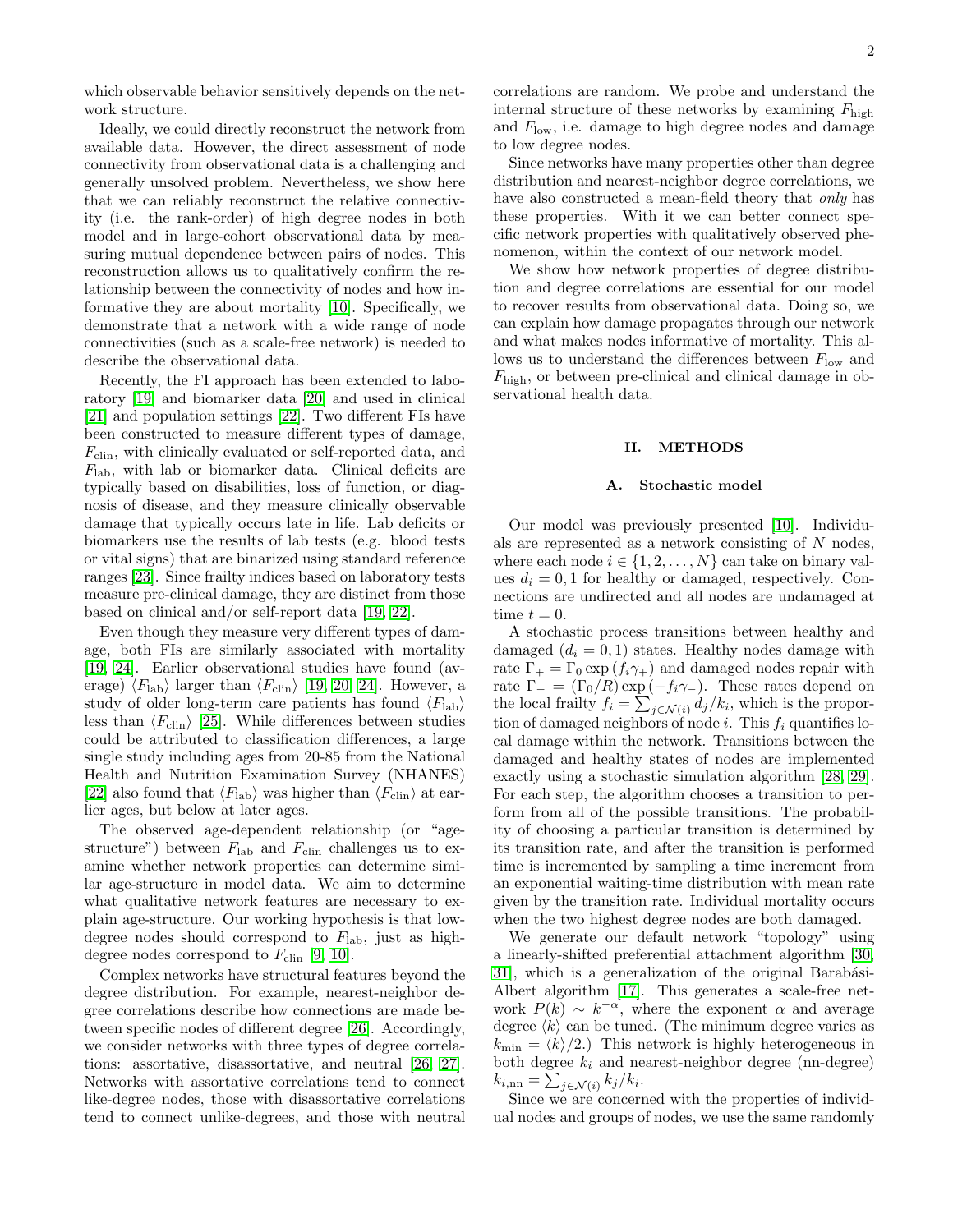generated network for all individuals. As a result, connections between any two nodes are the same for every individual. To ensure that our randomly generated network is generic, we then redo all of our analysis for 10 different randomly generated networks. All of these networks behave qualitatively the same, and so we present results averaged over them. Previously [\[10\]](#page-14-9), we generated a distinct network realization for each individual.

We have used observational data for mortality rate and FI vs age to fine-tune the network parameters [\[9,](#page-14-8) [10\]](#page-14-9). A systematic exploration of parameters was done in previous work [\[9,](#page-14-8) [10\]](#page-14-9). Most of our parameterization  $(N = 10000, \alpha = 2.27, \langle k \rangle = 4, \gamma = 6.5)$  is the same as reported previously [\[10\]](#page-14-9). However, three parameters  $(\Gamma_0 = 0.00183/\text{yr}, \gamma_+ = 7.5, R = 3)$  have been adjusted because we now disallow multiple connections between pairs of nodes during our network generation. This simplifies analysis and adjustment of the network topology, but would also affect mortality rates (see e.g. Fig. [15](#page-11-0) below) without the parameter adjustment. Other network topologies, see Sect. [III D,](#page-9-0) also use this "default" parameterization unless otherwise noted.

Typically, binary deficits have a finite sensitivity [\[32\]](#page-15-1), while our model gives us exact knowledge of when a node damages. We have modeled this finite sensitivity by applying non-zero false-negative attribution errors to our raw model FI [\[10\]](#page-14-9). This has no effect on the dynamics or on mortality, but does affect the FI. For any raw FI  $f_0 = \sum_i d_i/n$  from *n* nodes, there are  $n_0 = f_0 n$  damaged nodes. With a false-negative rate of  $q, n_q$  of these are overturned, where  $n_q$  is individually-sampled from a binomial distribution  $p(n_q; n_0, 1-q) = {n_0 \choose n_q} (1-q)^{n_q} q^{n_0-n_q}$ . We use  $f = n_q/n$  as the corrected individual FI. Since our model  $f_0$  tends to reach the arithmetic maximum of 1 at old ages, this effectively gives a maximum observed FI of  $\langle f_{\text{max}} \rangle = 1 - q$  [\[10\]](#page-14-9). We use  $q = 0.4$  throughout.

#### B. Observational Data analysis

Observational data is typically "censored", meaning that the study ended or an individual dropped out before their death occurred, leaving no specific death age. To avoid this problem, we use a binary mortality outcome e.g.  $M = 0$  if an individual is alive within 5 years of follow-up, or  $M = 1$  otherwise. We use 5 year outcomes throughout for observational data unless otherwise specified. We adapt this approach in our analysis of mutual information [\[33,](#page-15-2) [34\]](#page-15-3). Our entropy calculations will use binary entropy,  $S(M|t) = -p(0|t) \log p(0|t)$  –  $p(1|t) \log p(1|t)$ , which we use to calculate information  $I(M; D_i|t) = S(M|t) - S(M|D_i, t)$ . See also Blokh and Stambler [\[35\]](#page-15-4), for other varieties of information analysis for observational data.

We compare our information theory results to a more standard survival analysis with hazard ratios [\[36\]](#page-15-5). The hazard ratio is the ratio of instantaneous event rates for two values of an explanatory variable  $-$  e.g.

with/without a deficit. A larger hazard ratio means a lower likelihood of surviving with the deficit than without. Hazard ratios are "semi-parametric", since they extract the effects of variables on mortality rate from a phenomenological mortality model. We use the Cox proportional hazards model [\[37\]](#page-15-6), which assumes exponential dependence of mortality rates. We show below that these survival analysis techniques are consistent with our nonparametric mutual information measures.

#### <span id="page-2-0"></span>C. High- $k$  network reconstruction

To reconstruct network connections from observed states of nodes, we use the state of each deficit (node) at a given age t (or narrow range of ages in observational data) for each individual in the sample, and calculate the mutual information between individual deficits,  $I(D_i; D_j | t)$  [\[38,](#page-15-7) [39\]](#page-15-8). Connections in the model create correlations between nodes, so a large  $I(D_i; D_j | t)$  could indicate a connection. We use data where individuals are the same age (or  $\pm$  5 years in observational data), so that time is not a confounding variable. Nevertheless, determining whether a given connection exists or not requires a threshold on  $I(D_i; D_j | t)$ . If we took this route, we would only assign a connection between nodes if the mutual information is above this threshold. However, we have no practical way of determining such a threshold, though attempts have been made in the past [\[40\]](#page-15-9).

In preliminary tests with our model we have found that matching the reconstructed average degree with the exact average degree is a reliable way of determining a threshold (data not shown), but we still have no way of determining the average degree from observational data. Instead, we use a simple parameter-free method adapted from work on gene co-expression networks [\[41\]](#page-15-10). We construct weighted networks, with the mutual information between pairs of nodes as the strength or weight of the connections. We then calculate a "reconstructed" degree by adding the information for each possible connection to the node in the network,  $\hat{k}_i \equiv \sum_{j \neq i} I(D_i; D_j | t)$  [\[42\]](#page-15-11). For nodes that aren't connected,  $I(D_i; D_j | t) \approx 0$ , while  $I(D_i; D_j | t)$  is expected to be large for connected nodes. While we cannot reconstruct the actual network, we can reconstruct the rank-order degree of high- $k$  nodes – since we find that  $\hat{k}$  is roughly monotonic with the actual degree  $k$  for high- $k$  nodes.

### <span id="page-2-1"></span>D. Mean-field theory of network dynamics

Here, we present a mean-field theory of our network model to understand the mechanisms underlying our model results. Our mean-field theory (MFT) is based on work on epidemic processes in complex networks by Pastor-Satorras *et al.* [\[43\]](#page-15-12) together with ideas from Gleeson [\[44\]](#page-15-13) that we use to include mortality dynamics.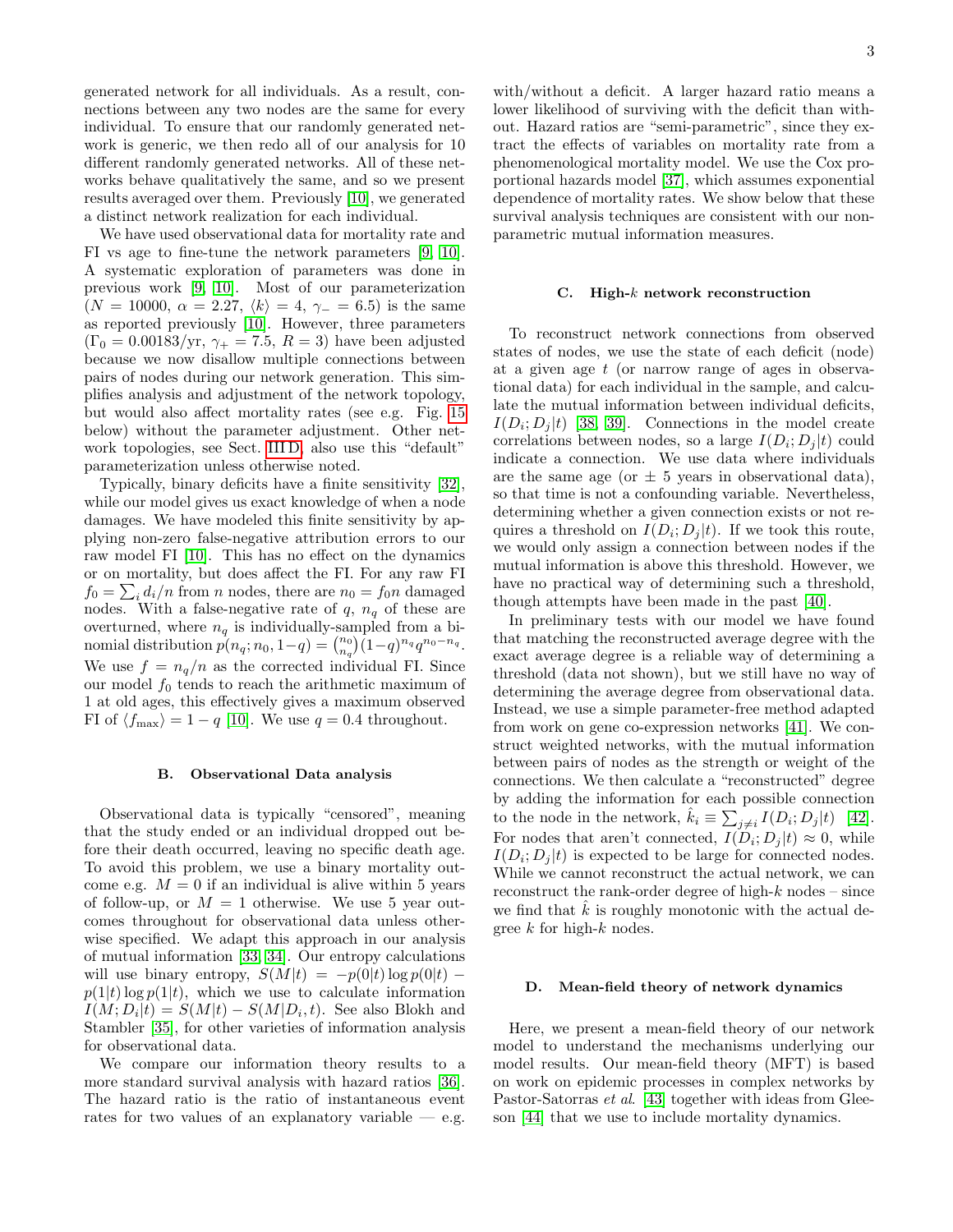By MFT we mean a set of deterministic dynamical equations for damage probabilities of network nodes, including mortality nodes. Here, we retain the full degree distribution  $P(k)$  and degree correlations  $P(k'|k)$  of our stochastic network model. This allows us to identify what model behavior is controlled by the degree distribution and degree correlations. (A simpler MFT, with all nodes having the same degree, has been published [\[10\]](#page-14-9).) With a degree distribution we then solve (see below) thousands of coupled ordinary differential equations (ODEs) with standard numerical integrators.

We average the damaged probabilities  $p(d_i = 1, t)$  and the undamaged probabilities  $p(d_i = 0, t)$ , conditioned on the damage of the mortality nodes, over all nodes of the same degree k:

$$
p_{k,d_{m_1},d_{m_2}}(t) \equiv \sum_{\substack{\deg(i)=k}} p(d_i = 1, d_{m_1}, d_{m_2}, t)/(NP(k)),
$$
  

$$
q_{k,d_{m_1},d_{m_2}}(t) \equiv \sum_{\substack{\deg(i)=k}} p(d_i = 0, d_{m_1}, d_{m_2}, t)/(NP(k)),
$$

where the mortality states are indicated by  $d_{m_1}, d_{m_2} \in$  $\{0,1\}, N$  is the number of nodes, and  $P(k)$  is the degree distribution. The resulting joint probabilities are  $p_{k,d_{m_1},d_{m_2}}$  and  $q_{k,d_{m_1},d_{m_2}}$ , for damaged and undamaged nodes respectively. These joint probabilities satisfy

$$
\sum_{d_{m_1}, d_{m_2}} (p_{k, d_{m_1}, d_{m_2}} + q_{k, d_{m_1}, d_{m_2}}) = 1, \qquad (1)
$$

$$
p_{d_{m_1}, d_{m_2}} = p_{k, d_{m_1}, d_{m_2}} + q_{k, d_{m_1}, d_{m_2}}, \text{ and } (2)
$$

$$
p_{k|d_{m_1}, d_{m_2}} = p_{k, d_{m_1}, d_{m_2}} / p_{d_{m_1}, d_{m_2}},
$$
\n(3)

where the first equation is a normalization condition, the second completeness, and the third Bayes' theorem for conditional probabilities. From our mortality

rule of  $d_{m_1}, d_{m_2} = 1$ , the probability of mortality is  $p_{\text{dead}} = p_{k,1,1} + q_{k,1,1}$ , for any k.

The probability of a neighbor of a node of degree  $k$ being damaged (which is its local frailty  $f$ ) given a particular mortality state is

<span id="page-3-0"></span>
$$
f_{k|d_{m_1}, d_{m_2}}(t) = \sum_{k'} P(k'|k) p_{k'|d_{m_1}, d_{m_2}}, \tag{4}
$$

where  $P(k'|k)$  is the conditional degree distribution, or "nearest-neighbor" degree distribution.  $P(k'|k)$  describes the structure of connections in the network, and can be varied independently of the degree distribution  $P(k)$ .

Writing exact master equations for  $N$  nodes is impractical since there would be  $2^N$  distinct states to track, with even more distinct transition rates. As an enormous simplification, we use averaged damage and repair rates of nodes of a given connectivity  $k$ . This is our key mean-field simplification. To do this we approximate  $\langle d_i d_j \rangle = \langle d_i \rangle \langle d_j \rangle$  for all nodes, and approximate the number of damaged neighbors by a binomial distribution  $n_d \sim B(n_d; \tilde{f}_{k|d_{m_1}, d_{m_2}}, k) = {k \choose n_d} f_{k|d_{m_1}, d_{m_2}}^{n_d} (1$  $f_{k|d_{m_1}, d_{m_2}}$ <sup>k-n<sub>d</sub></sup> where the average proportion of damaged neighbors will be  $f_{k|d_{m_1}, d_{m_2}}$ . Using Eq. [4,](#page-3-0) we can then calculate our MFT damage and repair rates,

<span id="page-3-1"></span>
$$
\langle \Gamma_{\pm}(f_{k|d_{m_1}, d_{m_2}}) \rangle = \Gamma_{0,\pm} \left\langle \exp\left(\gamma_{\pm} n_d/k\right) \right\rangle
$$

$$
= \Gamma_{0,\pm} \left(f_{k|d_{m_1}, d_{m_2}} e^{\pm \gamma_{\pm}/k} + 1 - f_{k|d_{m_1}, d_{m_2}}\right)^k. \tag{5}
$$

The node degree is explicit in Eq. [5,](#page-3-1) while the degree correlation is included through the average local damage in Eq. [4.](#page-3-0)

Using these averaged damage/repair rates as transition probabilities, we can write a master equation for nodes with connectivity  $k = k_{\min}, ..., k_{m_2} - 1$  and given the global state of the mortality nodes:

<span id="page-3-2"></span>
$$
\dot{p}_{k,0,0}(t) = q_{k,0,0}\langle\Gamma_{+}(f_{k})\rangle - p_{k,0,0}\Big[\langle\Gamma_{+}(f_{m_{1}})\rangle + \langle\Gamma_{+}(f_{m_{2}})\rangle\Big] - p_{k,0,0}\langle\Gamma_{-}(f_{k})\rangle + p_{k,1,0}\langle\Gamma_{-}(f_{m_{1}})\rangle + p_{k,0,1}\langle\Gamma_{-}(f_{m_{2}})\rangle
$$
\n
$$
\dot{q}_{k,0,0}(t) = -q_{k,0,0}\langle\Gamma_{+}(f_{k})\rangle - q_{k,0,0}\Big[\langle\Gamma_{+}(f_{m_{1}})\rangle + \langle\Gamma_{+}(f_{m_{2}})\rangle\Big] + p_{k,0,0}\langle\Gamma_{-}(f_{k})\rangle + q_{k,1,0}\langle\Gamma_{-}(f_{m_{1}})\rangle + q_{k,0,1}\langle\Gamma_{-}(f_{m_{2}})\rangle
$$
\n
$$
\dot{p}_{k,1,0}(t) = q_{k,1,0}\langle\Gamma_{+}(f_{k})\rangle - p_{k,1,0}\langle\Gamma_{+}(f_{m_{2}})\rangle + p_{k,0,0}\langle\Gamma_{+}(f_{m_{1}})\rangle - p_{k,1,0}\langle\Gamma_{-}(f_{k})\rangle - p_{k,1,0}\langle\Gamma_{-}(f_{m_{1}})\rangle
$$
\n
$$
\dot{q}_{k,1,0}(t) = -q_{k,1,0}\langle\Gamma_{+}(f_{k})\rangle - q_{k,1,0}\langle\Gamma_{+}(f_{m_{2}})\rangle + q_{k,0,0}\langle\Gamma_{+}(f_{m_{1}})\rangle + q_{k,1,0}\langle\Gamma_{-}(f_{k})\rangle - q_{k,1,0}\langle\Gamma_{-}(f_{m_{1}})\rangle
$$
\n
$$
\dot{p}_{k,0,1}(t) = q_{k,0,1}\langle\Gamma_{+}(f_{k})\rangle - p_{k,0,1}\langle\Gamma_{+}(f_{m_{1}})\rangle + p_{k,0,0}\langle\Gamma_{+}(f_{m_{2}})\rangle - p_{k,0,1}\langle\Gamma_{-}(f_{k})\rangle - p_{k,0,1}\langle\Gamma_{-}(f_{m_{2}})\rangle
$$
\n
$$
\dot{q}_{k,0,1}(t) = -q_{k,0,1}\langle\Gamma_{+}(f_{k})\rangle - q_{k,0,1}\langle\Gamma_{+}(f
$$

In these equations we have not shown the mortality state indices of  $f_k$  for readability, but they are the same as the associated p or q factors. We have also defined  $f_{m_1}$  and

 $f_{m_2}$  as the local frailties of the first and second mortality node, respectively. We have 8 equations for each distinct degree  $k$ . The last two equations determine the mortality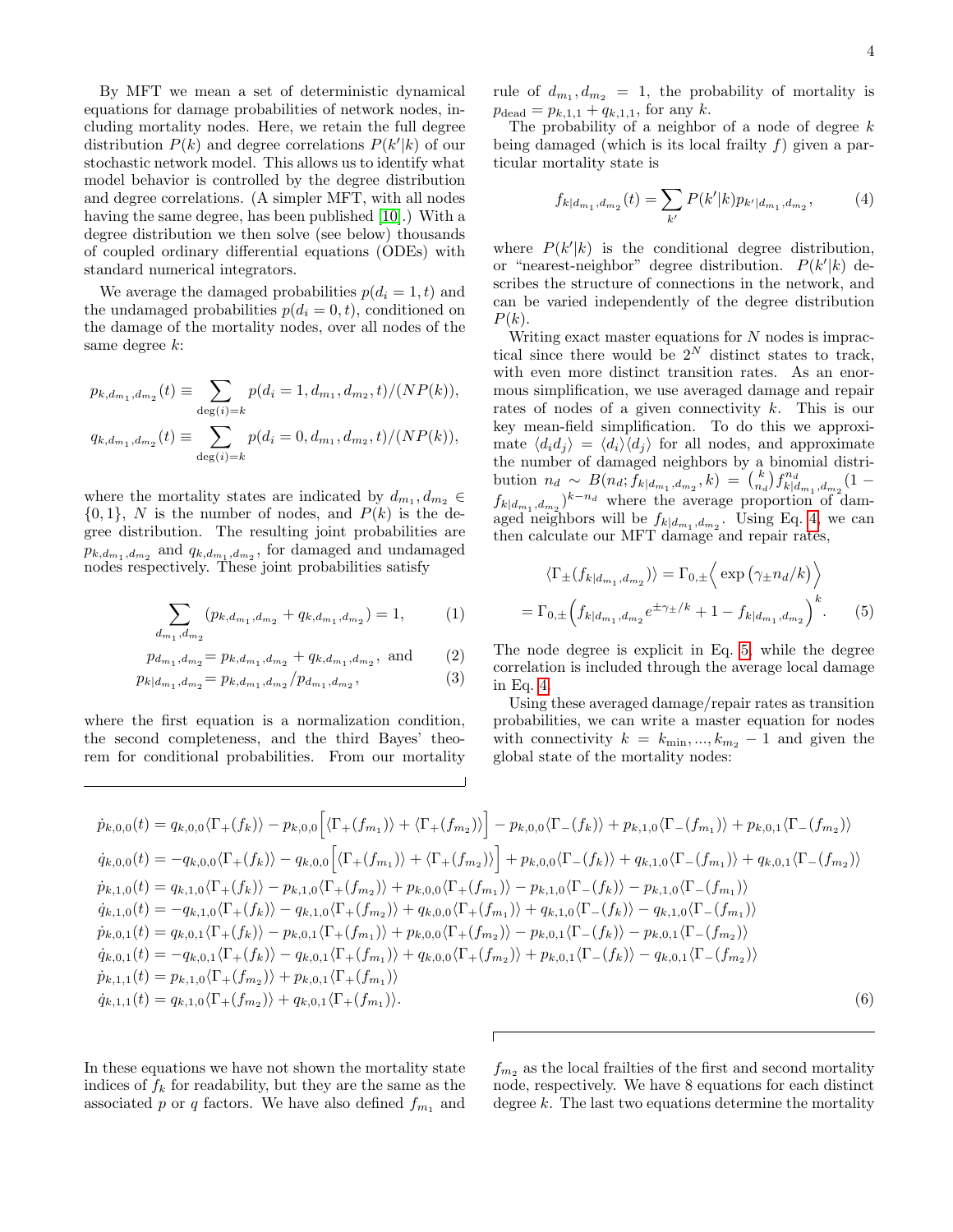rate,  $\dot{p}_{k,1,1} + \dot{q}_{k,1,1}.$ 

The mean-field model couples the dynamics of the lowest degree  $(k = 2)$  with all degrees up to the two highest (mortality nodes). Solving the equations requires us to explicitly determine the two mortality node degrees. While approximate calculations of the maximum degree of scale-free networks are available [\[45\]](#page-15-14), we need the two highest degrees. We use  $k_{m_1} = 885$  and  $k_{m_2} = 768$ , based on the averages from simulations of the network. Similarly, we use  $k_{m_1} = 14$  and  $k_{m_2} = 13$  for ER random networks and  $k_{m_1} = 7$  and  $k_{m_2} = 6$  for WS small-world networks. Qualitatively, our qualitative MFT results do not depend on these mortality node degrees, as long as they are sufficiently large. The minimum degree  $k_{\text{min}}$  is determined by the network topology.

Our default model uses a linearly-shifted preferentialattachment model, which has explicit functional forms for the degree distribution  $P(k)$  and the nearest-neighbor degree distribution  $P(k'|k)$  as  $N \to \infty$  [\[31\]](#page-15-0).

We numerically solve Eq. [6](#page-3-2) for the probabilities  $p_{k,d_{m_1},d_{m_2}}(t)$  and  $q_{k,d_{m_1},d_{m_2}}(t)$ . These then allow us to calculate the average FI,

<span id="page-4-1"></span>
$$
\langle F(t) \rangle = \frac{\sum_{k=k_{\text{low}}}^{k_{\text{high}}} P(k) p_{k|\text{alive}}}{\sum_{k=k_{\text{low}}}^{k_{\text{high}}} P(k)},
$$
\n
$$
p_{k|\text{alive}} \equiv \frac{p_{k,0,0} + p_{k,0,1} + p_{k,1,0}}{p_{k,0,0} + p_{k,0,1} + p_{k,1,0} + q_{k,0,0} + q_{k,0,1} + q_{k,1,0}},
$$
\n(7)

so that the average is over the surviving individuals. Our averaged damage-rates overestimate the true values, so for the same parameterization mortality occurs on a shorter timescale in the MFT. This is because rapidly damaging nodes drop out of the full model once they are damaged, but continue to contribute to the average damage rates in the mean-field model through Eq. [5.](#page-3-1) Because of this, when plotting MFT results we scale time by  $t_{\text{scale}}$ , the time at which every node is damaged  $(p_k = 1)$ .

# III. RESULTS

We will focus on measures that can be compared between model and observational data, or that provide insight into the network structure of organismal aging. We start with observational data, to expand the observed aging phenomenology. Then we explore how our network model behaves, with a focus on how network properties determine the qualitative behavior of the model.

### A. Observational Data

Dauntingly, we have three challenges for assessing network properties from observational data: human studies are small (typically with  $\lesssim 10^4$  individuals) so that



<span id="page-4-0"></span>FIG. 1. Average FI vs age t with  $\langle F_{\rm lab} \rangle$  (red squares) and  $\langle F_{\text{clip}} \rangle$  (blue circles) from the NHANES dataset (main figure). The inset shows the same plot for the CSHA dataset. Error bars show the standard error of the mean. All individuals used in this plot have both  $F_{\text{clip}}$  and  $F_{\text{lab}}$ measured.

results will be noisy, different studies will have quantitative differences due to cohort differences and choices of measured health attributes, and we have no robust way of reconstructing networks from observed deficits so that the absolute connectivity of health-attributes is unknown. We face these challenges by focusing on qualitatively robust behavior from larger observational studies; this will also help us to confront our results with the behavior of our generic network model.

From the American National Health and Nutrition Examination Survey (NHANES, see [\[46\]](#page-15-15)), the 2003-2004 and 2005-2006 cohorts were combined, with up to 5 years of mortality reporting (one measurement of age and FI with either age of death or last age known to be still alive). Laboratory data were available for 9052 individuals and clinical data on 10004, aged 20+ years. Thresholds used to binarize lab deficits are found in [\[22\]](#page-14-20). From the Canadian Study of Health and Aging (CSHA, see [\[47\]](#page-15-16)), 5 year mortality reporting are obtained from 1996/1997. Laboratory data were available for 1013 individuals and clinical data for 8547, aged 65+ years. Thresholds used to binarize lab deficits are found in [\[19\]](#page-14-17). By approaching both the NHANES and CSHA studies with the same approaches, we can identify qualitatively robust features of both.

Fig. [1](#page-4-0) shows the average FI vs age for  $F_{\text{lab}}$  in red and  $F_{\text{clip}}$  in blue for the NHANES in the main plot and CSHA in the inset. In both studies lab deficits accumulate earlier than clinical deficits. A crossover appears in the NHANES data around age 55 after which clinical deficits are more damaged than lab deficits. A similar crossover does not appear to happen in the CSHA data.

Figs. [2](#page-5-0) and [3](#page-5-1) show deficits rank-ordered in information  $I(M; D_i | t)$  for the NHANES and CSHA studies, respectively. These are information "fingerprints". Red points correspond to lab deficits and blue to clinical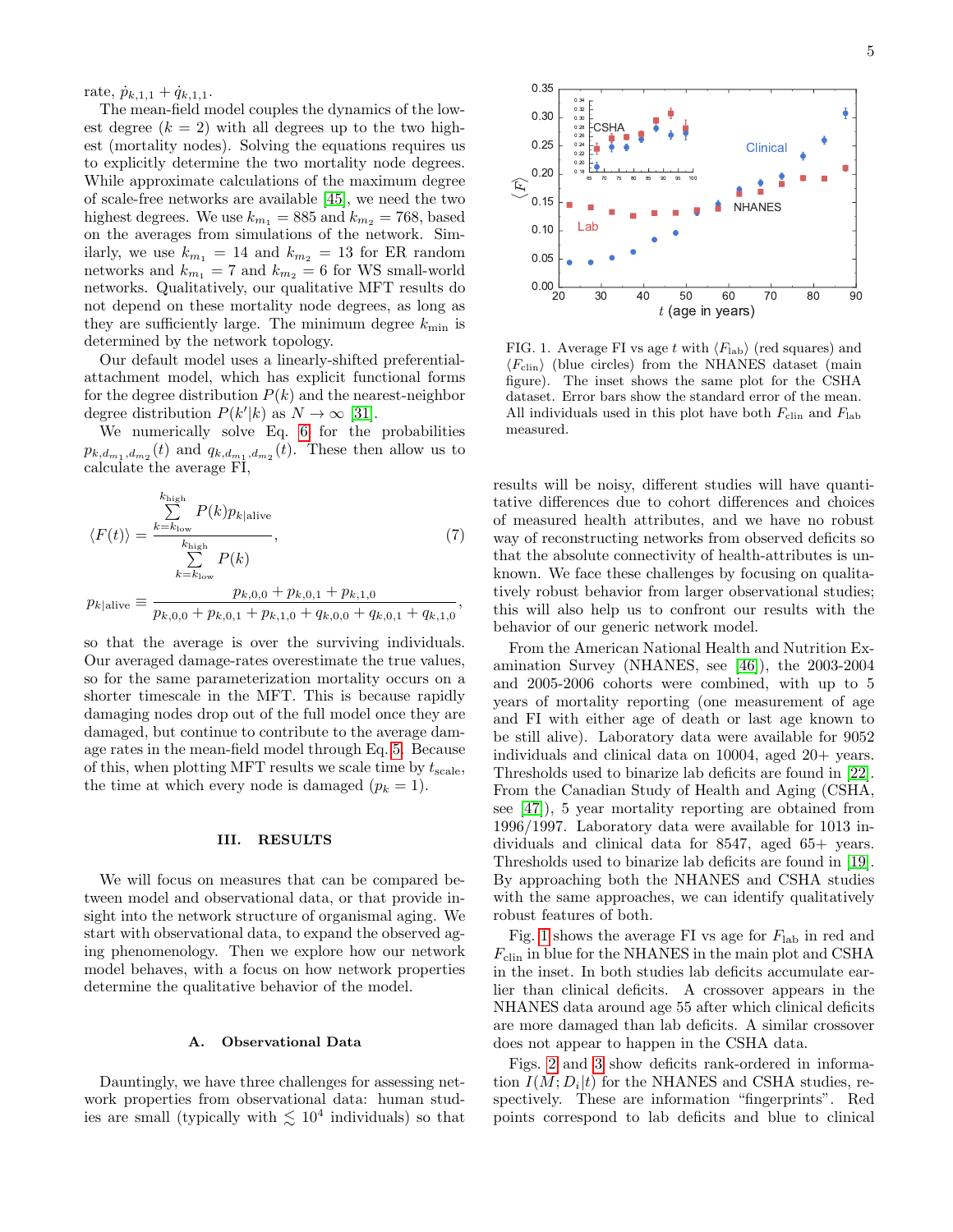

<span id="page-5-0"></span>FIG. 2. Rank-ordered deficits in terms of information  $I(M; D_i|t \in [75, 85])$  for the NHANES dataset. Red points are lab deficits, blue points are clinical deficits. Error bars are standard errors found from bootstrap resampling. Small numbers next to the points indicate the number of individuals that were available in the data for the corresponding deficit. Insets show the corresponding hazard ratios for the deficits found from a Cox proportional hazards model regression, with the deficit and age used as covariates. The error bars show standard errors, and the line shows a linear regression through these points with the standard error in slope and intercept shown in a lighter color.

Blood urea Hemoglobin

Stroke Cataract operation Urine retention **Cancer** 

cer

unt<br>oin

b)

0.00 0.01 0.02 0.03 0.04 0.05

 $I(M; D_i | t \in [75, 85])$ 

NHANES **Clinical** deficits

1 2 3 HR

d)

NHANES Lab deficits

1 2 3 HR

c)

Iron<br>Diastolic BP<br>Platelet count Creatine Mean arterial pressure HDL cholesterol Uric acid anas<br>RRI

Phosphorus Sodium Pulse<br>Total cholesterol<br>Mean cell yolume Bicarbonate Serum glucose Total protein<br>Trigylceride combined<br>Alkaline phosphotase Glycohemoglobi<br>Total protei Albumin Bilirubin

a)

Pulse pressure Segmented neutrophils Systolic BP<br>Vitamin B12

C-reactive protein<br>Red blood cell distribution width<br>Total calcium<br>Vitamin D.

General condition of hearing 60 sec. pulse Angina pectoris Thyroid problem Arthritis Osteoporosis

Attending

Getting

Standing

#Times

Push or pull large objects difficulty<br>Preparing meals difficulty

Standing for long periods difficulty

Using a fork/knife/drinking from cup Difficulty seeing steps/curbs-dim light General health condition Heart attack Coughing

Confusion/ Health compared with 1 yr ago<br>Grasp/holding small objects difficulty Broken/fractured a hip Coronary heart disease

Dressing difficulty

0.0

 $\frac{1}{2}$ 

Lifting difficulty Managing money difficulty Overnight hospital patient General condition of eyesight Prescription medication Kneeling difficulty

Lactate deh

deficits, as indicated. Both types of deficits have similar magnitudes of information, although clinical deficits are typically more informative. The comparable magnitudes of mutual information for the majority of individual deficits between lab and clinical FIs is consistent with earlier analysis that found similar association between lab and clinical FIs with mortality using survival analysis [\[19,](#page-14-17) [22,](#page-14-20) [24\]](#page-14-22).

Insets in Figs. [2](#page-5-0) and [3](#page-5-1) show the corresponding hazard ratio (HR) for the deficit found from a Cox proportional hazards model regression, with the deficit value and age used as covariates. This semi-parametric analysis is often done with medical data [\[48\]](#page-15-17). The HR tends to increase as

<span id="page-5-1"></span>FIG. 3. Rank-ordered deficits in terms of information  $I(M; D_i|t \in [75, 85])$  for the CSHA dataset. Red points are lab deficits, blue points are clinical deficits. Error bars are standard errors found from bootstrap re-sampling. Small numbers next to the points indicate the number of individuals that were available in the data for the corresponding deficit. Insets show the corresponding hazard ratios for the deficits found from a Cox proportional hazards model regression, with the deficit and age used as covariates. The error bars show standard errors, and the line shows a linear regression through these points with the standard error in slope and intercept shown in a lighter color.

the rank-ordered information increases, indicating that our mutual-information approach is capturing similar effects. Nevertheless, we prefer mutual-information because it is non-parametric (not model-dependent) and so relies on fewer assumptions.

Our deficit-level analysis highlights the great variability of mutual information (and HR ratios) between individual deficits. We have shown that lab and clinical deficits have a range of mutual information. We further note that the top 5 - 7 most informative clinical deficits in both the NHANES and CSHA datasets measure functional disabilities or dysfunction [\[49\]](#page-15-18). We find that these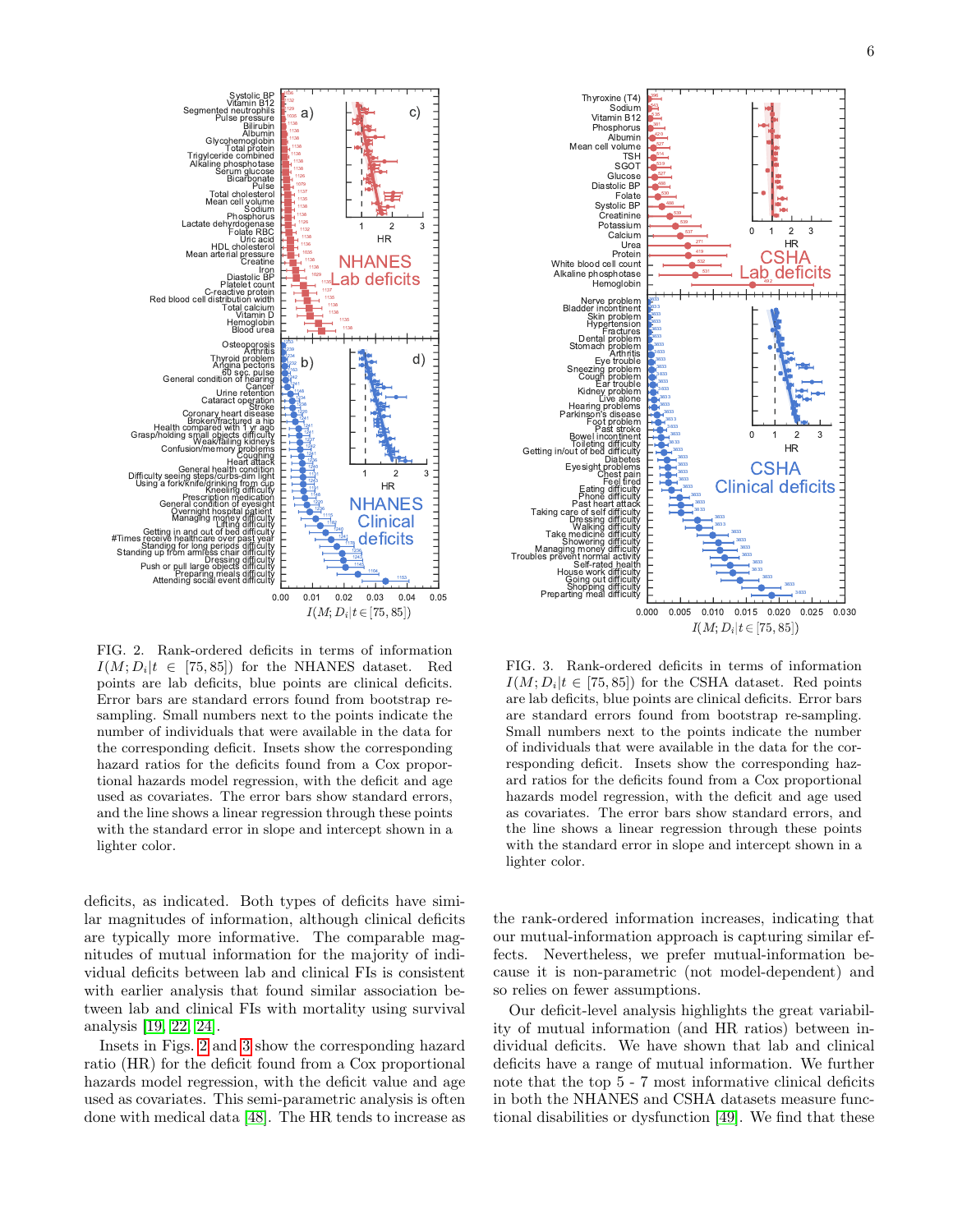

<span id="page-6-0"></span>FIG. 4. Information  $I(A; D_i | t = 80)$  vs rank-ordered deficits using reconstructed degree  $\hat{k}_i$ , for our computational model. The top 32 most connected nodes are reconstructed with 10000 individuals. The smaller (blue circles) points show individual nodes, the larger points show a binned average, and error bars are the standard error of the mean within each bin. The inset (black squares) shows the exact degree k vs the reconstructed degree  $\hat{k}$ .

high level deficits are the most informative of mortality, and more informative than any of the lab deficits. From this, we hypothesize that highly informative clinical deficits will also be highly connected.

We have been able to partially reconstruct the network structure of clinical measures, as detailed in Sec. [II C.](#page-2-0) In Fig. [4,](#page-6-0) we have validated this approach with the top 32 most-connected model nodes. We use 10000 individuals for our validation, approximately the same number of people we have available in the observational studies. We know that our model information tends to increase with degree for the high degree nodes (see [\[10\]](#page-14-9), and also Fig. [10](#page-9-1) below). Fig. [4](#page-6-0) shows that information also increases with the reconstructed degree  $\hat{k}$ , as expected for a good reconstruction. The inset showing k vs  $\hat{k}$  indeed shows that the reconstructed degree is approximately monotonic with the exact degree — especially at higher  $k$ .

This means the reconstructed degree should provide a reasonable rank-order in connectivity for observational data. Nevertheless, low-degree nodes are not reliably rank-ordered. Accordingly we only attempt to reconstruct clinical  $\hat{k}$  with this approach.

In Fig. [5,](#page-6-1) we plot information with respect to mortality  $I(M; D_i | t \in [75, 85])$  for each deficit, where deficits are rank-ordered in terms of reconstructed degree  $\hat{k}$ . Information increases with reconstructed degree for both the NHANES and CSHA clinical data. This shows that high information deficits correspond to high connectivity in the observational data. Also, nearly all of the functional disabilities intuitively hypothesized to have a high connectivity are also found to have a large reconstructed degree.



<span id="page-6-1"></span>FIG. 5. Rank-ordered clinical deficits in terms of reconstructed degree  $\hat{k}$  vs information with respect to mortality  $I(M; D_i|t \in [75, 85])$  for the NHANES and CSHA datasets. The reconstruction algorithm is detailed in Sec. [II C.](#page-2-0) Error bars are standard errors found from bootstrap re-sampling.

### B. Model Age-structure

We saw, in Fig. [1,](#page-4-0) that pre-clinical (lab) damage accumulates before clinical damage in observational data. This is a qualitatively robust observation, seen in both NHANES and CSHA observational data. We also observed, in Fig. [5,](#page-6-1) that (in terms of rank order) highly connected clinical deficits were more informative than less connected deficits. We expect that health-attributes assessed by laboratory tests are less connected than the high level functional attributes assessed clinically. We hypothesize that  $F_{\text{lab}}$  and  $F_{\text{clip}}$  should behave qualitatively like collections of low or high degree nodes, respectively, within our network model of aging.

We construct two distinct FIs to capture the differ-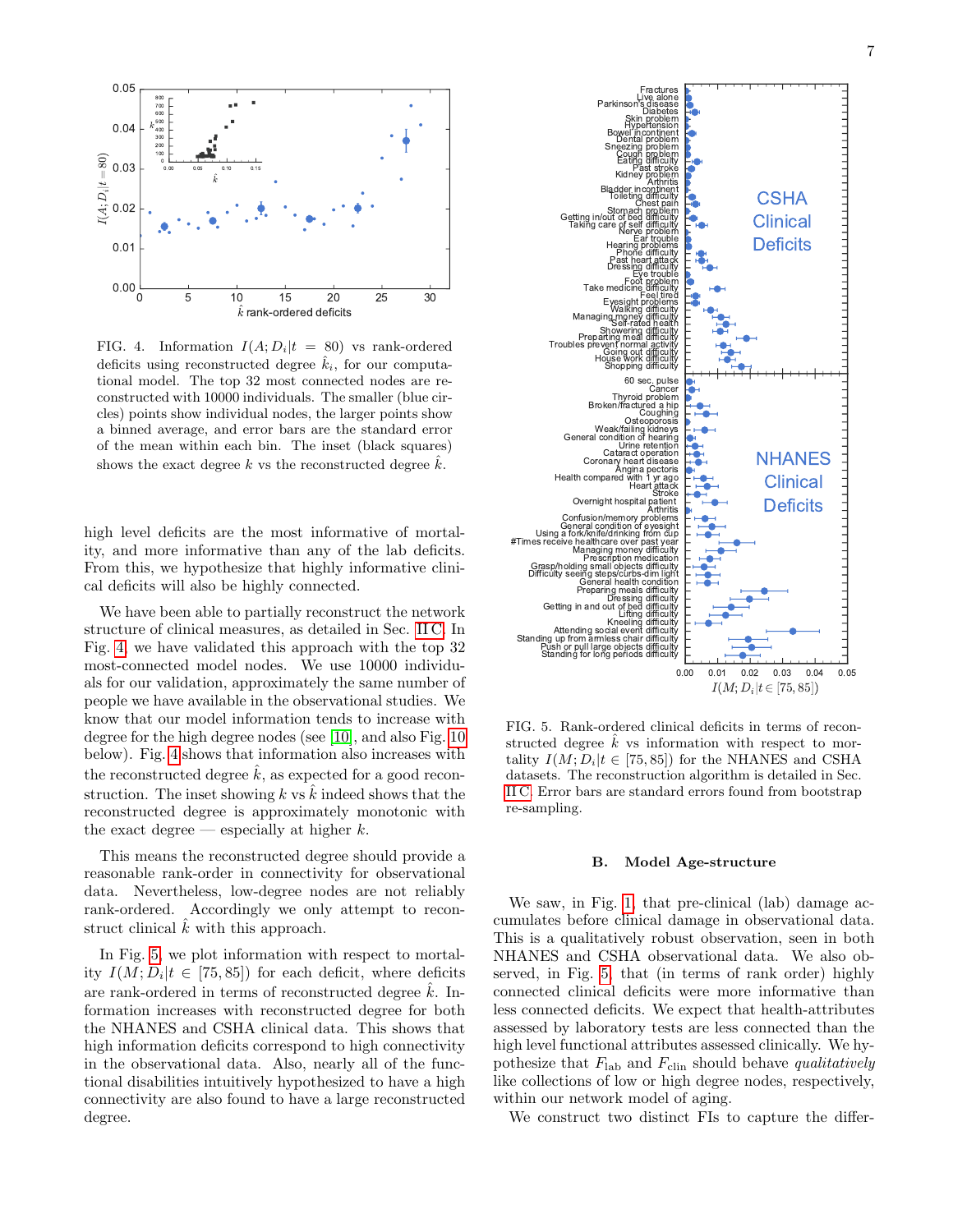

<span id="page-7-0"></span>FIG. 6. Average degree of damaged model deficits  $\langle k_{\text{dam}}(t) \rangle$ , scaled by the average degree of the network  $\langle k \rangle$ , vs time t. Error bars, barely visible at low t, represent the standard deviation between randomly generated networks. As indicated, at earlier times low-connectivity nodes are preferentially damaged while at later times higher connectivity nodes are preferentially damaged. The inset shows the average damage of low-connectivity nodes  $\langle F_{\text{low}} \rangle$  (red squares) and of high-connectivity nodes  $\langle F_{\text{high}} \rangle$  (blue circles) vs age.

ence between well-connected hub nodes and poorly connected peripheral nodes. We measure low-degree damage by constructing  $F_{\text{low}} = \sum_i d_i/n$  from a random selection of  $n = 32$  nodes all with  $k = k_{\text{min}} = 2$ . Similarly, we measure high-degree damage with  $F_{\text{high}}$  from the top 32 most connected nodes (excluding the two most connected nodes, which are the mortality nodes).

Fig. [6](#page-7-0) shows the cumulative average degree of damaged nodes  $\langle k_{\text{dam}} \rangle = \langle \sum_{i=0}^{N} k_i d_i / \sum_{i=0}^{N} d_i \rangle$  vs age t. Error bars represent the standard deviation between 10 different randomly generated networks. They are each comparable to or smaller than the point size, indicating that the age-structure represents the network topology rather than a single network realization.

For a uniform network or for damage rates independent of the degree of a node, we would expect  $\langle k_{\text{dam}} \rangle = \langle k \rangle$ for all ages t. However, we see the average degree of damaged deficits start at  $\langle k \rangle$ , with an initial decrease until around age 25 and then an increase back to  $\langle k \rangle$  implying damage does not uniformly propagate through the network.

Initially damage is purely random, so  $\langle k_{\text{dam}}(0)\rangle = \langle k\rangle$ . Nodes with degree  $k_i \langle k \rangle$  are being damaged when  $\langle k_{\text{dam}}\rangle/\langle k\rangle$  decreases from 1, and nodes of degree  $k_i > \langle k\rangle$ are being damaged when  $\langle k_{\text{dam}}\rangle/\langle k \rangle$  increases towards 1.

The inset of Fig. [6](#page-7-0) shows the average FI vs age for  $F_{\text{low}}$  and  $F_{\text{high}}$ . We see  $\langle F_{\text{low}} \rangle$  initially larger than  $\langle F_{\text{high}} \rangle$ . Eventually with age,  $\langle F_{\text{high}} \rangle$  increases to match  $\langle F_{\text{low}} \rangle$  and even slightly exceed at very old ages. Thus, low- $k$  nodes behave similarly to lab deficits, and high- $k$ nodes behave similarly to clinical deficits in observational health data. Low- $k$  nodes and lab measures both dam-



<span id="page-7-1"></span>FIG. 7. Average mean-field damage rates  $\langle \Gamma_+ \rangle / \Gamma_0$  for nodes of a given degree  $k$  (as indicated) vs the local frailty of these nodes  $f$ , as given by Eq. [5.](#page-3-1) Low-connectivity nodes exhibit significantly higher damage rates at intermediate values of f.

age early and high-k nodes and clinical measures both damage late.

We have not tuned our model parameterization to obtain this age-structure of damage in the network model. Indeed, for other parameter choices we see qualitatively similar behavior (data not shown) for the scale-free networks that we have been using. To better understand this age-structure we consider the effects of network connectivity within our mean-field theory.

In our mean-field theory, we find our averaged damage rates explicitly depend on  $k$  in Eq. [5.](#page-3-1) This is shown in Fig. [7,](#page-7-1) these mean-field damage rates increase with smaller  $k$  at a given  $f$ . This results from Jensen's inequality, since the damage rate is convex in the local frailty f and the lower degree nodes will have a broader distribution of local frailty for the same global frailty. This implies that low- $k$  nodes should damage more frequently until they are exhausted and  $F_{\text{low}}$  saturates.

We can confirm this with the full MFT results. We can determine the FI from Eq. [7](#page-4-1) and calculate both  $F_{\text{high}}$  and  $F_{\text{low}}$  by choosing which degrees to include. The  $k_{\text{low}}$  and  $k_{\text{high}}$  determine the nodes included in the FI. For  $F_{\text{high}}$ , we choose  $k_{\text{high}} = k_{m_2} - 1$  and  $k_{\text{low}}$  so that  $N \sum_{k=k_{\text{low}}}^{k_{\text{high}}} P(k) = n \simeq 32$  for the smallest possible  $k_{\text{low}}$  (32 is the number of FI nodes typically used in our model and observational studies). For  $F_{\text{low}}$ , we choose  $k_{\text{low}} = k_{\text{min}}$  and choose the smallest  $k_{\text{high}}$  so that  $n \simeq 32$ .

We also calculate

$$
\langle k_{\text{dam}}(t) \rangle = \frac{\sum_{k=k_{\text{low}}}^{k_{\text{high}}} k P(k) p_{k|\text{alive}}}{\sum_{k=k_{\text{low}}}^{k_{\text{high}}} P(k) p_{k|\text{alive}}}, \tag{8}
$$

which is the cumulative average degree of damaged nodes as was done for our computational results.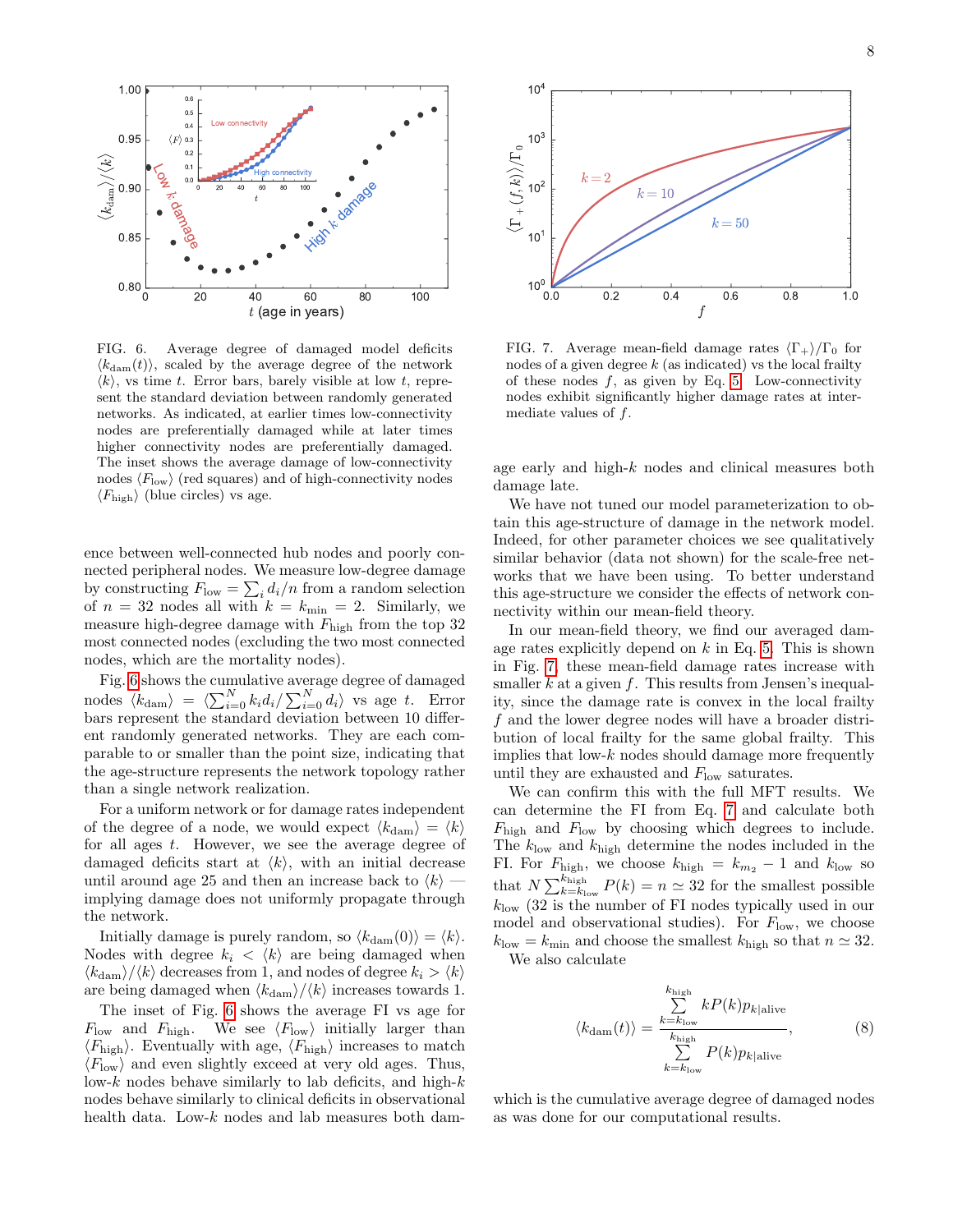

<span id="page-8-0"></span>FIG. 8. From our mean-field calculation in Sec. [II D,](#page-2-1) we show the average degree of damaged deficits  $\langle k_{\text{dam}} \rangle$  scaled by the average network degree  $\langle k \rangle$  vs time scaled by the time when the network becomes fully damaged,  $t/t_{scale}$ . The inset shows the average damage of high connectivity nodes  $\langle F_{\text{high}} \rangle$  in blue and low connectivity nodes  $\langle F_{\text{low}} \rangle$ vs the scaled time.

In Fig. [8](#page-8-0) the age-structure from the mean-field calculation shows the same early damage of low-k nodes shown in Fig. [6](#page-7-0) and (in inset) the more-rapid growth of  $F_{\text{low}}$ compared to  $F_{\text{high}}$  at earlier times. Our mean-field calculation also shows a more-rapid growth of  $F_{\text{high}}$  compared to  $F_{\text{low}}$  at later times, as shown in the inset of Fig. [8.](#page-8-0) This largely is explained by the saturation of  $F_{\text{low}}$ .

We conclude that the age-structure seen observationally and in our network model, can be explained by the degree distribution and neighbor-degree correlations of our MFT. This motivates us to investigate how node degree and neighbor-degree affect mortality within the context of our network model.

### C. Model Node Information

Fig. [9](#page-8-1) shows the mutual information between death age and individual nodes  $I(A; D_i)$  for our model. Red points are a random selection of 100 low-connectivity nodes all with  $k = k_{\text{min}} = 2$ , the blue points are the top 100 most connected nodes (excluding the 2 mortality nodes). For each selection, we have rank-ordered the nodes in terms of mutual-information. The mutual-information for both high and low connectivity nodes are comparable. This is surprising since previous work showed a monotonic increase of the average information with connectivity [\[10\]](#page-14-9). However that work used a different network for each individual, so that network properties other than the average degree were lost by pooling nodes of the same degree.

Without parameter tuning, we obtain striking qualitative agreement of the magnitude of the mutualinformation with mortality for both model and observational data (see Figs. [2](#page-5-0) and [3\)](#page-5-1). We also obtain an overlap of magnitudes of the mutual-information of low-degree



<span id="page-8-1"></span>FIG. 9. Mutual-information of selected model deficits  $I(A; D_i|t = 80)$  at age 80 years, averaged over 10 randomly generated networks with  $10<sup>7</sup>$  individuals each and rank-ordered. Red points are low-k deficits, blue points are high-k deficits.

and high-degree nodes that is similar to that seen between pre-clinical and clinical deficits. Since we know the model network connectivity, we can now examine what network properties cause this behavior for our model.

In Fig. [10,](#page-9-1) we show the "spectrum" of mutual information between death age and individual nodes  $I(A; D_i | t =$ 80). We use individuals at age  $t = 80$  years, where the mutual information is close to maximal [\[10\]](#page-14-9). We use the same network for every individual, so that we do not lose the properties of the network between individuals. For the most connected nodes, in blue, we plot mutual information vs. the connectivity of the nodes. Here we see the monotonic trend of mutual information vs connectivity, though there is significant variation for individual nodes. For the least connected nodes, in red, all of the nodes have  $k = 2$ . Instead of connectivity, we considered the nearest neighbor degree  $k_{i,nn} = \sum_{j \in \mathcal{N}(i)} k_j / k_i$  — i.e. the connectivity of the neighbors of a node. With respect to  $k_{nn}$ , we see a similar monotonic increase of the mutual information for  $k = 2$  nodes.

Neighbor-connectivity  $k_{nn}$  is predictive of mortality for minimally connected nodes. We hypothesize that this is because the neighbor-connectivity affects when peripheral  $(k = 2)$  nodes are damaged, i.e. that peripheral nodes with low- $k_{nn}$  are damaged earlier than those with large  $k_{nn}$ .

In the inset of Fig. [11](#page-9-2) we confirm that high- $k_{nn}$   $k = 2$ nodes damage later. This allows high- $k_{nn}$  nodes to be informative of mortality because they are diagnostic of a more highly damaged network. From Fig. [11](#page-9-2) we see that there is a large range of times for which lower- $k$  nodes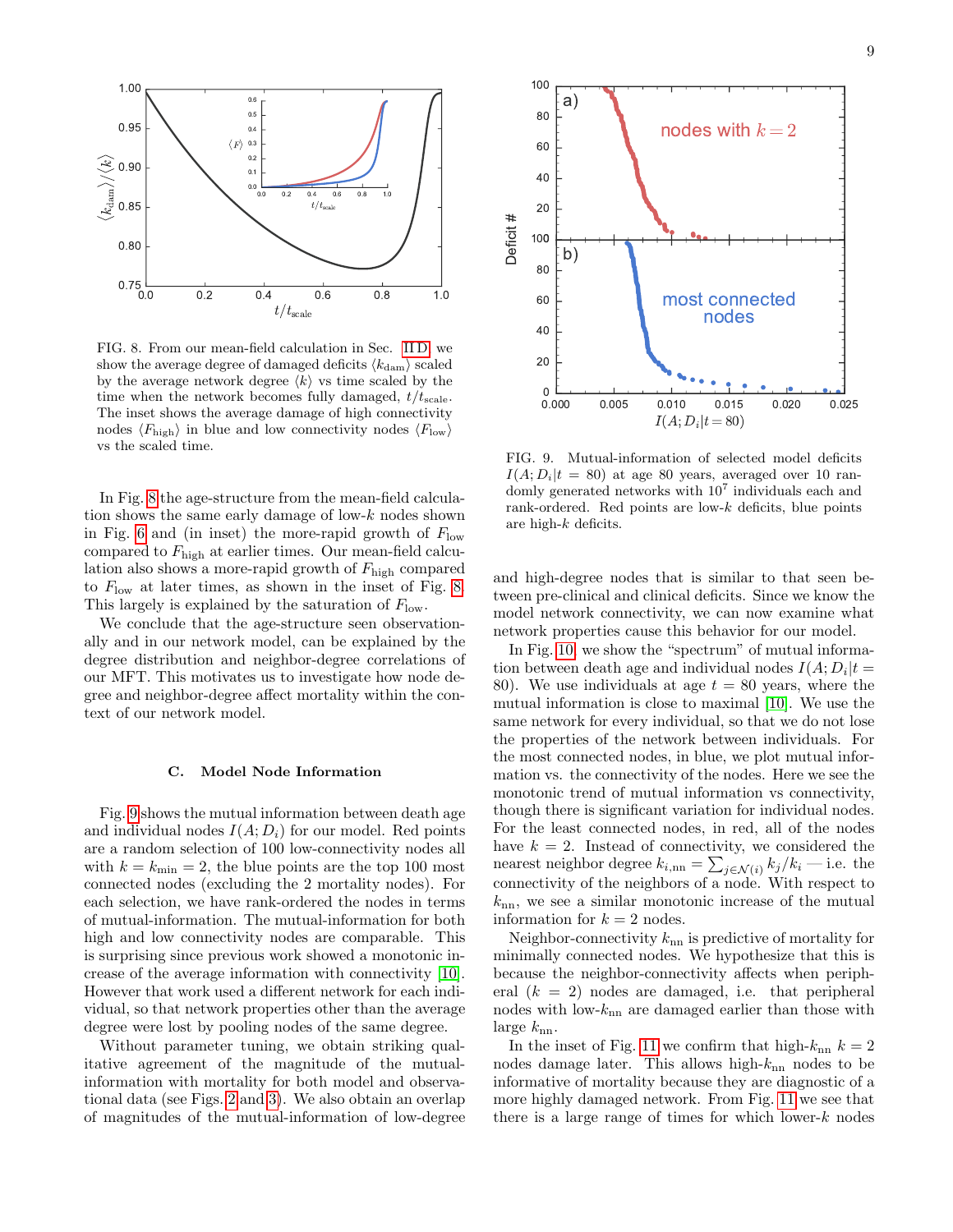

<span id="page-9-1"></span>FIG. 10. Model information spectra  $I(A; D_i|t = 80)$  vs degree  $k_i$  for the top 100 most connected nodes in blue, or vs  $k_{i,nn}$  for a random selection of 100 peripheral nodes all with  $k = k_{\text{min}} = 2$ . Points show a sample of a single network, line shows an average over 10 randomly generated networks and the random choice of 100 nodes with  $k = 2$ , the shaded error region shows the standard deviation over the random networks.



<span id="page-9-2"></span>FIG. 11. Average time of damage  $\langle t_{\rm dam} \rangle$  vs degree k for all non-mortality nodes in the network. Inset shows  $\langle t_{\text{dam}} \rangle$ for  $k = 2$  nodes vs nn-degree  $k_{nn}$ . Nodes are binned based on k. The solid colored bars represent the entire range of average damage times observed for individual nodes within a bin, while the horizontal black lines indicate the average over the bin. All results are averaged for 10 randomly generated networks.



<span id="page-9-3"></span>FIG. 12. Average nn-degree  $\langle k_{nn}(k) \rangle$  vs degree k for a disassortative network (default network) (purple circles), an assortative network created by reshuffling the links (green squares) [\[50\]](#page-15-19), a Erdős-Rènyi (ER) random network (yellow triangles), and a Watts-Strogatz (WS) small-world network (blue triangles). Note that  $\langle k_{nn}(k) \rangle$  is grouped into bins of powers of 2 and averaged within the bins for the scale-free networks. A bin for each degree is used for the ER random and WS small-world networks.

damage. Nevertheless, on average the high- $k_{nn}$  nodes at  $k = 2$  damage before high-k nodes even though (see Fig. [10\)](#page-9-1) they can be similarly informative.

#### <span id="page-9-0"></span>D. Model Network Structure

We have seen that our network model of aging is able to capture detailed behavior of lab and clinical FIs such as the the larger damage rates for low-k nodes at the same time as the surprising informativeness of some low- $k$ nodes. The network is an important aspect of our model, and so far we have assumed that it is a preferential attachment scale-free network [\[17,](#page-14-15) [30,](#page-14-28) [31\]](#page-15-0). In this section, we explore the qualitative behavior of different network topologies.

Our network model has predominantly disassortative correlations (due to the scale-free exponent  $\alpha < 3$  [\[51\]](#page-15-20))  $-$  meaning that low- $k$  nodes tend to connect to highk nodes, and that the average nn-degree decreases with degree [\[27\]](#page-14-25). We see this in Figure [12,](#page-9-3) where we plot the average nn-degree  $\langle k_{nn}(k) \rangle$  as a function of degree for our network. The purple points indicate our preferential attachment model network, and we see that the average nn-degree is inversely related to the degree.

The green curve shows a rewired assortative network [\[27\]](#page-14-25) made by preserving the degrees of the original network but swapping links. To do this we use the method of Brunet *et al*, using  $N^2$  rewiring iterations with a parameter  $p = 0.99$  [\[50\]](#page-15-19). By modifying the nn-degrees of low degree nodes, we can investigate whether  $k_{nn}$  causes or is just correlated with informative low-k nodes. Note that we use only the largest connected component of the rewired network, with  $\langle N \rangle = 9989$  nodes over 10 network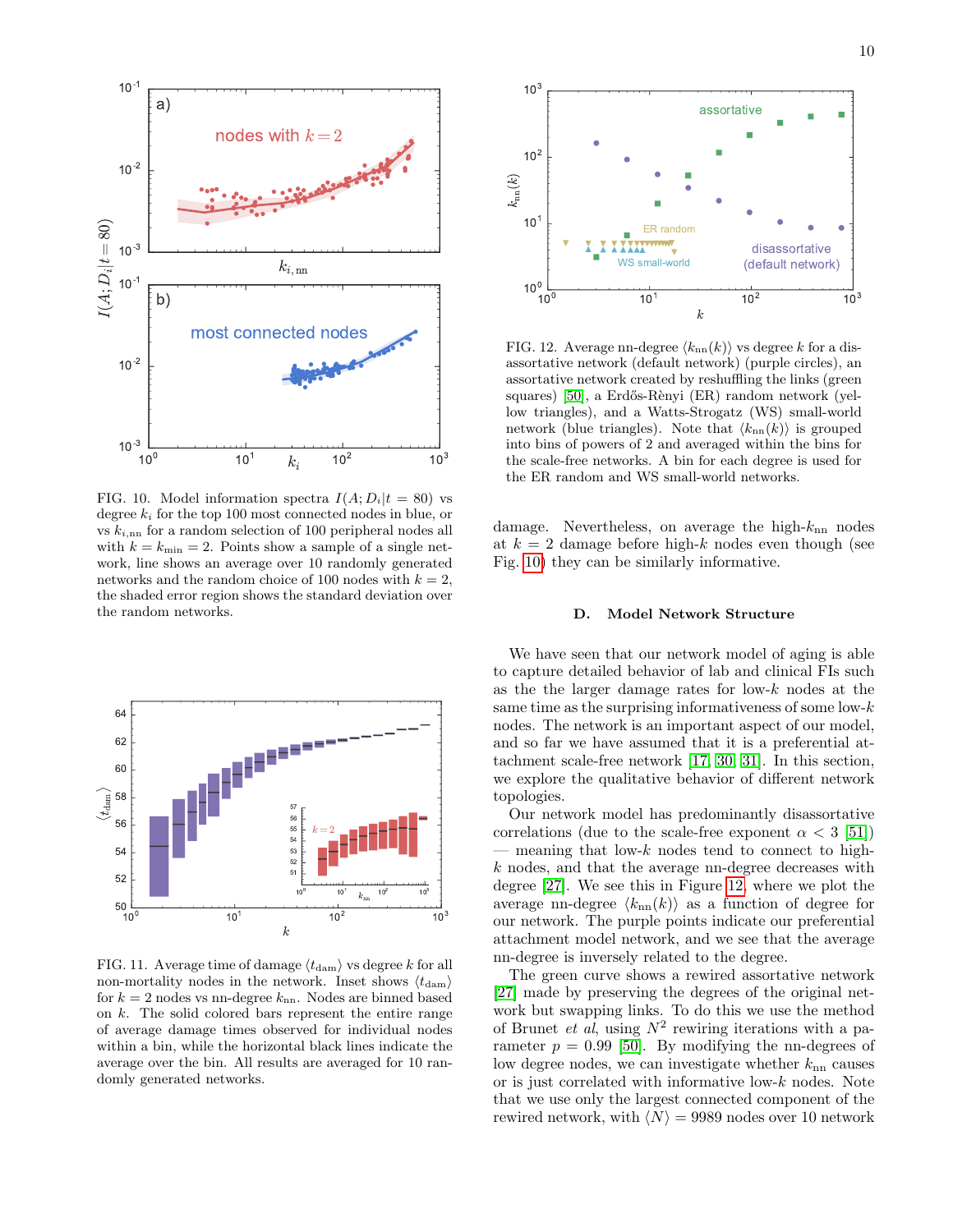realizations.

The yellow triangles in Figure [12](#page-9-3) show an Erdős-Rènyi random network (ER). A random network is created by starting with  $N$  nodes, and randomly connecting each pair of nodes with probability  $p_{\text{attack}} = \frac{k}{(N - 1)} [26].$  $p_{\text{attack}} = \frac{k}{(N - 1)} [26].$  $p_{\text{attack}} = \frac{k}{(N - 1)} [26].$ This results in a (peaked) binomial degree distribution, and completely uncorrelated connections where  $k_{nn}$  =  $\langle k^2 \rangle / \langle k \rangle$  which is independent of individual node degree. As before, we only use the largest connected component, with  $\langle N \rangle = 9805$  nodes over 10 network realizations. The ER network also allows us to explore whether the heavy tail of the scale-free degree distribution is required to recover our observational results.

The light blue triangles in Figure [12](#page-9-3) show a Watts-Strogatz (WS) small-world network [\[52\]](#page-15-21). This network starts with a uniform ring network with  $k_i = \langle k \rangle$  for all nodes, and randomly rewires each link with probability  $p_{\text{rewire}}$  to another randomly selected node. We use  $p_{\text{rewire}} = 0.05$  to get the effects of both high clustering (i.e. links between neighbors of nodes) and short average path-lengths between arbitrary pairs of nodes [\[26\]](#page-14-24). This network has a narrowly peaked degree distribution, with a rapidly decaying exponential tail. ER and WS networks are similar, as both have short average path lengths between arbitrary nodes and non-heavy-tailed degree distributions, but the WS small-world network also has high clustering for small  $p_{\mathrm{rewire}}.$ 

To examine network effects on our network aging model, we have kept the same model parameters for the (default) preferential attachment disassortative network, the assortative network, the ER random network, and the WS small-world network. (The scale-free exponent  $\alpha$  is only used in the disassortative and assortative networks.) We examine 10 random realizations of each network. We have also varied model parameters independently for each of these networks (data not shown) and obtain the same qualitative results.

In Fig. [13](#page-10-0) we show rank ordered information fingerprints for individual deficits  $I(A; D_i | t)$ , for the different network topologies as indicated. We observe striking differences in the scale and range of the mutual information with respect to mortality, and in the differences between the most and least connected nodes. The random and small-world network both have a significantly smaller scale of mutual information, together with a much smaller range of variation.

The scale-free disassortative (default) and assortative networks both have significantly higher scale of information for the most connected nodes, as well as considerable variation (approximately 10-fold) among them. However, while the disassortative network exhibits similar scales of information between the most and least connected nodes the assortative network does not. Furthermore, the assortative network shows only minimal variation of information among its least connected nodes.

Only the disassortative (default) network exhibits the fingerprint of mutual information of the NHANES and CSHA observational studies, in Figs. [2](#page-5-0) and [3](#page-5-1) respec-



<span id="page-10-0"></span>FIG. 13. Rank ordered information  $I(A; D_i|t = 80)$  for the different networks, as indicated. The top 100 most connected nodes in the network are in blue circles, and 100 randomly selected nodes of the lowest degrees are in red squares. Results for each different network topology are averaged over 10 randomly generated network realizations.



<span id="page-10-1"></span>FIG. 14. Average low- $k \langle F_{\text{low}}(t) \rangle$  vs average high- $k$  $\langle F_{\text{high}}(t) \rangle$  plotted for  $t = 0$  to  $t = 110$  for our default network parameters (purple), the shuffled assortative network (green), the Erdős-Rènyi random network (yellow), and the Watts-Strogatz small world network (light blue). The dashed black line shows the line  $\langle F_{\text{low}}(t)\rangle = \langle F_{\text{high}}(t)\rangle$ . Results are averaged over 10 randomly generated networks and the standard deviations are smaller than the line width.

tively: with considerable variation of mutual information between deficits, overlapping ranges between lab (low) and clinical (high) connectivity deficits, and mutual information on the order of  $10^{-2}$  for individual deficits.

In Fig. [14,](#page-10-1) we investigate the age-structure of the FIs generated by the low and high connectivity nodes. We plot  $\langle F_{\text{low}}(t) \rangle$  vs  $\langle F_{\text{high}}(t) \rangle$  for the different network topologies. We see that the assortative network shows a rapid increase in  $F_{\text{low}}$ , followed by growth of  $F_{\text{high}}$ . In contrast, for the disassortative, random, and small-world networks there is comparable growth of both  $F_{\text{low}}$  and  $F_{\text{high}}$ , though with higher  $F_{\text{low}}$  and a later cross-over for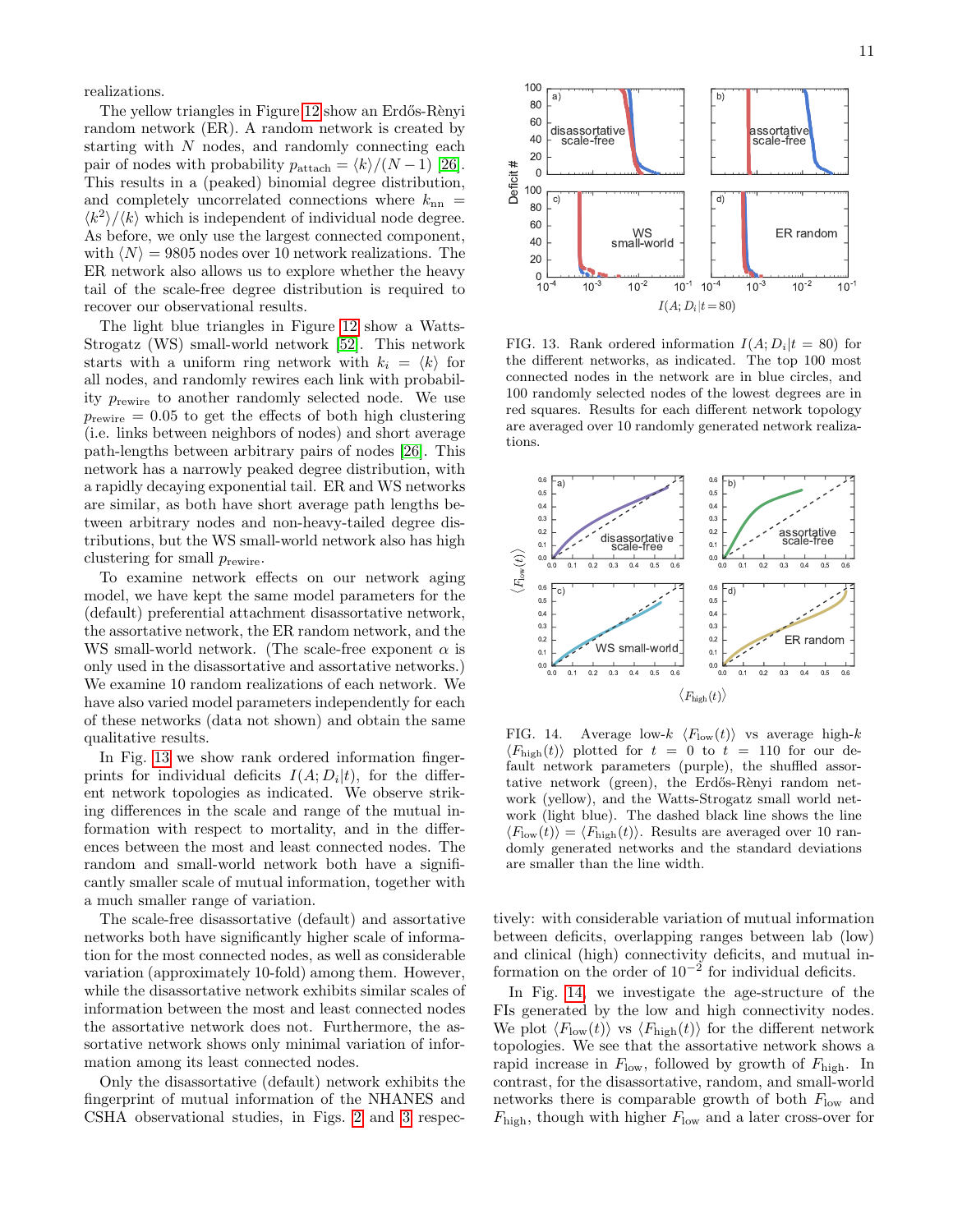

<span id="page-11-0"></span>FIG. 15. Mortality rate vs age for each of the networks. a) Disassortative scale-free network (purple circles), b) assortative scale-free network (green), c) WS small-world network (light blue), and d) ER random network (yellow). Computational results (circles) are averaged over 10 randomly generated networks and error bars show the standard deviations. Black squares are observed human mortality rates [\[53\]](#page-15-22).

the disassortative network.

In Fig. [15](#page-11-0) we plot the average mortality rates vs age for different network topologies, with colored circles showing the computational model results and colored lines for the corresponding mean-field model results. Black squares indicate observed mortality rates [\[53\]](#page-15-22). Similarly, in Fig. [16](#page-11-1) we plot  $\langle F_{\text{high}} \rangle$  vs age t for both observational data (black squares) and model data for different networks (coloured points).

Even without parameter adjustment, most of the network topologies approximately capture the observational  $data$  after  $t = 20$  years. Some differences are seen, particularly for the assortative scale-free network in the mortality rate. This agreement indicates that mortality and frailty data alone do not strongly constrain the network topology.

From Fig. [13,](#page-10-0) we observed early damage of  $F_{\text{low}}$  in the assortative network. Our MFT allows us to narrow down what aspects of the network are leading to this behavior, since the only aspects of the network structure included are the degree distribution  $P(k)$  and nn-degree correlations  $P(k'|k)$ .

Different network topologies are easily introduced provided  $P(k)$  and  $P(k'|k)$  are known. The exact  $P(k)$ for our default shifted-linear preferential attachment networks [\[31\]](#page-15-0), ER random networks, and WS small-world networks [\[54\]](#page-15-23) are known. (We remove zero degree nodes from the ER random degree distribution, so that  $P_{k\neq0}(k) = P(k)/\sum_{l\neq0} P(l).$  Using various  $P(k'|k)$ we can then put different degree correlations into our MFT network. We include three types of degree correlations, uncorrelated (neutral), assortative, and disassortative [\[26\]](#page-14-24).

For a network with uncorrelated (neutral) connections,  $P(k'|k) = k'P(k')/\langle k \rangle$ . We then have  $k_{nn}(k) =$ 



<span id="page-11-1"></span>FIG. 16.  $\langle F_{\text{high}} \rangle$  vs age for each of the networks, as indicated. a) Disassortative scale-free network (purple circles), b) assortative scale-free network (green), c) WS small-world network (light blue), and d) ER random network (yellow). Computational results (circles) are averaged over 10 randomly generated networks and error bars show the standard deviations. Black squares are observed human clinical frailty [\[12\]](#page-14-11).

 $\sum_{k'} k' P(k'|k) = \langle k^2 \rangle / \langle k \rangle$ , so that all nodes have the same nn-degree. These correlations are used for ER random and WS small-world networks, and recover the approximately constant  $k_{nn}$  that we observed in Fig. [12.](#page-9-3)

In a network with assortative correlations, nodes tend to be connected to other nodes of similar degree. Assortative correlations that approximate those used in our computational model in Sec. IIID are [\[55\]](#page-15-24)  $P(k'|k) =$  $\alpha \delta_{k'k} + (1 - \alpha)k'P(k')/\langle k \rangle$ . These lead to,  $k_{nn}(k) =$  $\sum_{k'} k' P(k'|k) = \alpha k + (1 - \alpha) \langle k^2 \rangle / \langle k \rangle$ , which increases linearly with k (see Fig. [12\)](#page-9-3). Changing  $\alpha$  modifies the amount of assortative correlation; we use  $\alpha = 0.8$ .

In a network with disassortative connections, nodes tend to be connected to other nodes of differing degree. The (disassortative) correlations for our default shiftedlinear preferential attachment network are [\[31\]](#page-15-0),

$$
P(k'|k) = \frac{\Gamma(k + \lambda + \alpha)\Gamma(k' + \lambda)}{k\Gamma(m + \lambda)\Gamma(k + k' + 2\lambda + \alpha)}
$$

$$
\times \left[ \sum_{i=m+1}^{k} \frac{\Gamma(i + m + 2\lambda + \alpha - 1)}{\Gamma(i + \lambda + \alpha - 1)} \binom{k + k' - m - i}{k' - m} (9) + \sum_{i=m+1}^{k'} \frac{\Gamma(i + m + 2\lambda + \alpha - 1)}{\Gamma(i + \lambda + \alpha - 1)} \binom{k + k' - m - i}{k - m} \right],
$$

where  $m = \langle k \rangle/2 = k_{\text{min}}$  and  $\lambda = m(\alpha - 3)$ . This is exact in the limit  $N \to \infty$  [\[31\]](#page-15-0), and gives disassortative correlations where  $k_{nn}(k)$  decreases with k.

In Fig. [17](#page-12-0) we show the average low- $k$  FI vs the average high-k FI,  $\langle F_{\text{low}}(t) \rangle$  vs  $\langle F_{\text{high}}(t) \rangle$  from our MFT. In purple we use the (default) preferential attachment disassortative correlations, in green we use assortative correlations, and in light blue we use a WS small-world network. We see qualitative agreement with the age-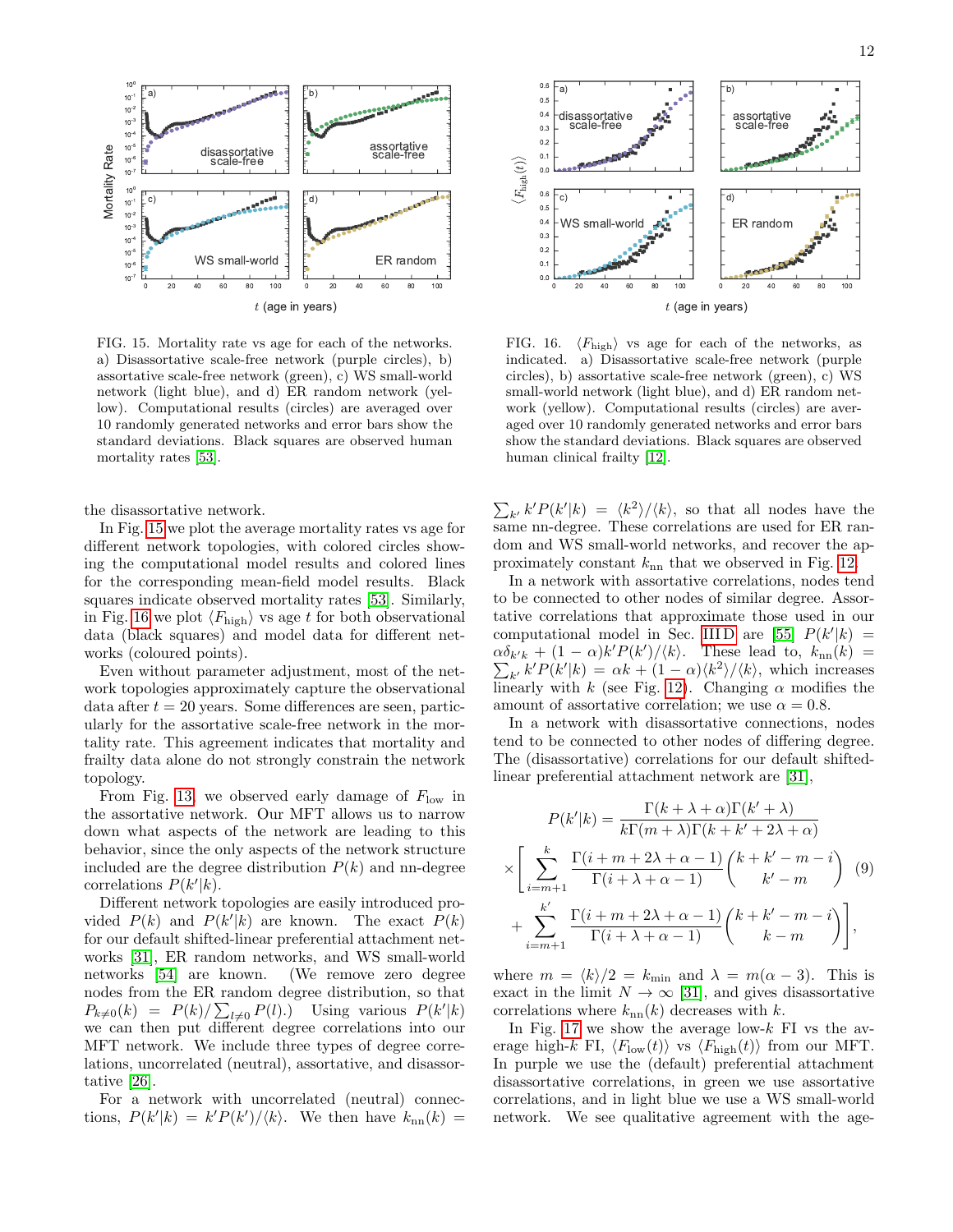

<span id="page-12-0"></span>FIG. 17. Average low- $k \langle F_{\text{low}}(t) \rangle$  vs average high-k  $\langle F_{\text{high}}(t) \rangle$  from our mean-field model in Sec. [II D.](#page-2-1) The dashed black line shows the line  $\langle F_{\text{low}}(t)\rangle = \langle F_{\text{high}}(t)\rangle$ . A scale-free network with preferential attachment disassortative correlations (default network) in purple, scalefree network with assortative correlations in green, and a WS small-world network with neutral correlations in light blue.

structure shown in Fig. [14](#page-10-1) – confirming that nn-degree correlations (included in our MFT) are important for the observed age-structure. [We have not shown MFT results for the ER random network since  $\langle F_{\text{low}} \rangle$  behaves poorly when it includes nodes with  $k \leq 2$ , due to their great variability of local frailty  $f_i$ .

# E. Mutual information of FI with mortality

We have seen that  $F_{\text{low}}$  damages earlier than  $F_{\text{high}}$ (Fig. [6\)](#page-7-0) and that the mutual information of poorly connected  $(k = 2)$  nodes with large nearest-neighbor degree significantly overlaps with the informativeness of the most connected nodes (Fig. [10\)](#page-9-1) in our (disassortative) scale free network model. Because of these informative earlier damaged nodes, we were interested in whether  $F_{\text{low}}$  could be more informative of mortality than  $F_{\text{high}}$ , particularly at younger ages. In Fig. [18](#page-12-1) we show the difference in information for  $F_{\text{low}}$  and  $F_{\text{high}}$  for different mortality outcomes vs age. We find that  $F_{\text{low}}$  is slightly more informative at ages less than  $\approx 65$  and is increasingly more informative than  $F_{\text{high}}$  at these younger ages for longer mortality outcomes. This is the result of  $F_{\text{low}}$ nodes damaging early but having a delayed effect on mortality, so that they are an early predictor of later mortality, but not so much immediate mortality. The relatively large standard deviations for different randomly generated networks shows that this result is affected by the particular randomly generated network.

While the observational NHANES and CSHA samplesizes are much smaller, a similar calculation shows a slightly lower  $F_{\text{lab}}$  information  $-0.002 \pm 0.013$  compared to  $F_{\text{clip}}$  in the NHANES data for younger people (65−75 years) and a slightly higher mutual  $F_{\text{lab}}$  information



<span id="page-12-1"></span>FIG. 18. The difference in mutual information of  $F_{\rm low}$  and  $F_{\text{high}}$  (  $I(M; F_{\text{low}}|t) - I(M; F_{\text{high}}|t)$  ) vs age t for different binary mortality outcomes. 5 year mortality outcomes are shown as turquoise circles and 10 year as orange squares. The dashed line shows when the information of both FIs are equal. Error bars represent the standard deviation between randomly generated networks. The purple down and green up triangles indicate the information difference for 10 and 5 year mortality, respectively, of  $F_{\text{low}}^{\text{high-}k_{\text{nn}}}$ which is constructed with  $n = 32$  nodes with  $k = 2$  that are randomly chosen from those with above-average  $k_{nn}$ .

 $+0.033 \pm 0.027$  compared to  $F_{\text{clip}}$  in the CSHA data. While we do not have sufficient data to vary our mortality outcome to determine if  $F_{\text{lab}}$  is more predictive of later mortality outcomes as we did in the model, we can see in the CSHA data that  $F_{\text{lab}}$  is more informative for younger people.

Since we found that the most informative lowconnectivity nodes were those with large  $k_{nn}$ , we also considered an FI constructed from  $n = 32$  randomly chosen nodes of lowest degree  $(k = 2)$  from those that have above-average  $k_{nn}$ . The information advantage of  $F_{\text{low}}^{\text{high-}k_{\text{nn}}}$  is indicated in Fig[.18](#page-12-1) with down and up triangles for 10 and 5 year mortality, as indicated. The advantage over  $F_{\text{high}}$  is large and significant for ages below  $t = 80$  years, with a stronger advantage at earlier ages for later mortality. This will be an attractive avenue to pursue.

### IV. SUMMARY AND DISCUSSION

The observational  $F_{\text{clip}}$  or  $F_{\text{lab}}$  respectively measure clinically observable damage that tends to occur late in life or pre-clinical damage that is typically observable in lab tests or biomarkers before clinical damage is seen. However, they are similarly informative of human mortality [\[19,](#page-14-17) [22,](#page-14-20) [24\]](#page-14-22). Our analysis indicates that individual laboratory and clinical deficits have broad and overlapping ranges of mutual information.

Our working hypothesis is that clinical deficits correspond to high connectivity nodes of a complex network, while laboratory deficits correspond to lower connectivity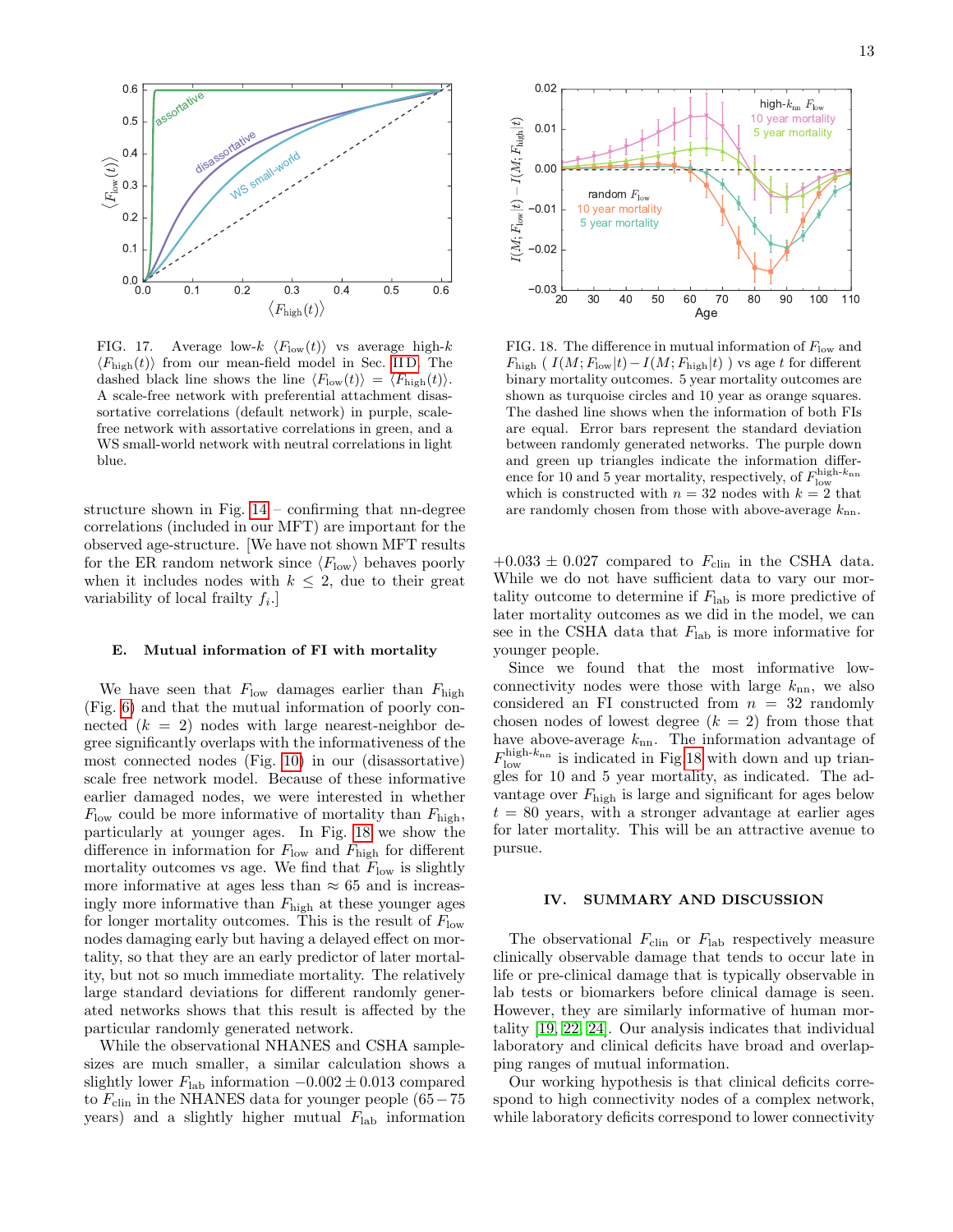nodes. With our network model of individual aging and mortality, we have confirmed that  $F_{\text{high}}$  and  $F_{\text{low}}$ , formed from high and low connectivity nodes respectively, behave similarly to the observational  $F_{\text{clip}}$  and  $F_{\text{lab}}$ .

Within the context of our aging model, we uncover the mechanisms of this observed behavior. In our model low-k nodes tend to damage before high-k nodes. This is because of the larger average damage rates of low-k nodes compared to high-k nodes (as calculated with our network mean field theory, and illustrated in Fig. [7\)](#page-7-1). At the same time, our information spectrum shows that information  $I(A; D_i | t)$  increases with k. Roughly speaking, high- $k$  nodes need a larger local frailty  $f$  to have comparable damage rates as low- $k$  nodes. Thus, damage of high- $k$  nodes is informative of high network damage, which also leads to mortality. This is why high- $k$ nodes both damage later and are informative of mortality (Fig. [10b](#page-9-1)).

However, some low- $k$  nodes also damage later and are highly informative of mortality. Information  $I(A; D_i | t)$ increases with  $k_{nn}$  for the low-k nodes, and low-k high $k_{nn}$  nodes damage later. This can also be explained using the network structure. Low-k nodes are protected from damage when they are connected to high-k nodes. Rapidly damaging low- $k$  nodes without this protection tend to damage early for most individuals, giving these nodes a low information value of mortality. Conversely, protected nodes tend to damage only when their high degree neighbors start to damage, which only occurs when the network is heavily damaged and close to mortality. As a result, only the low- $k$  nodes with high- $k_{nn}$  are highly informative (Fig. [10a](#page-9-1)). Interestingly these nodes still tend to damage before high-k nodes, leading to an early predictor of mortality.

Degree correlations control the average degree of neighboring nodes and hence control the amount of protection in low- $k$  nodes. By modifying the degree correlations in the network in our computational model we have shown that this protection can be caused by disassortative correlations — where low-k nodes tend to attach to high-k nodes. Conversely, eliminating low- $k$  high- $k_{nn}$  nodes by modifying the network to introduce assortative correlations removes this protection, and we then find all low- $k$ nodes have low information (Fig. [13b](#page-10-0)).

Our mean-field model allows us to explicitly modify the degree distribution and the degree correlations with the nearest-neighbor degree distribution  $P(k'|k)$ , and to include no other network features. In our mean-field model we see similar results to our computational model where, e.g., adding assortative correlations increases the rate at which  $F_{\text{low}}$  increases with respect to  $F_{\text{high}}$ . This confirms that degree distribution and degree correlations largely determine the early damage of low-k nodes that we observe in scale-free networks.

Degree distributions and correlations only weakly control the behavior of ER random and WS-small world networks. The low variation in k and  $k_{nn}$  in those networks results in a lack of contrast between the damage rates of nodes. This leads to node information that is nearly constant throughout the network and to only small differences in the damage structure of low- $k$  and high- $k$  nodes (Fig. [13c](#page-10-0) and d). This also leads to low magnitude of the mutual information per node, since nodes behave much more uniformly and "randomly" than in a scale-free network. However, we can still see some protection in low- $k$ nodes. This is particularly apparent in the ER random network when  $F_{\text{high}}$  surpasses  $F_{\text{low}}$  (Fig. [14d](#page-10-1)).

The behavior of observational deficits seems to best resemble the behavior of the computational model with a scale-free network and disassortative correlations. Node information seen in the (default) scale-free disassortative network is a much better qualitative match of observational data, as compared with scale-free assortative, WS small-world, or ER random networks.

Our analogy between observational deficits and model nodes allows us to make predictions about the underlying network structure of observational health deficits, even though we cannot directly measure this network. The observational network should have a heavy-tail degree distribution, so that a large range of possible information values can be obtained. The network should also include disassortative correlations so that there are connections between high-k and low-k nodes, allowing low-k nodes to be informative of mortality.

From observational data we find that clinical deficits that integrate many systems into their performance (e.g. functional disabilities, or social engagement) are very informative (Figs. [2](#page-5-0) and [3\)](#page-5-1). In contrast, single diagnoses, even ones strongly associated with age such as osteoporosis, on their own offer less value. The model interpretation of this is that these high information disability deficits have a higher connectivity than lower information clinical deficits. It intuitively makes sense for deficits that integrate many systems to have a large connectivity. In support of this, our partial network reconstruction (Fig. [5\)](#page-6-1) shows that high information clinical deficits in both the NHANES and CSHA correspond to nodes with a high reconstructed degree.

We have shown that the age-structure of network damage is related to the network structure. Highly informative low-degree nodes (pre-clinical deficits) damaged early in life promote the damage of their high-degree neighbors, but the damage to their high-degree neighbors takes time and is not seen in the high-degree (clinical) FI until later ages. Indeed, we have shown that a  $F_{\text{low}}$  is slightly more informative at earlier ages, and is increasingly informative for longer mortality outcomes (5 year vs 10 year) (see Fig. [18\)](#page-12-1). Choosing more high- $k_{nn}$  nodes in  $F_{\text{lab}}$  significantly enhances this effect. Low- $k$  nodes are informative of long-term mortality rather than shortterm. Similar results are seen in the observational CSHA data, which indicates that  $F_{\text{lab}}$  could be used as an early measure of risk of future poor health.

Our network model is generic, without a specific mapping between model nodes and observed human deficits. This is because we have no reliable way of extracting a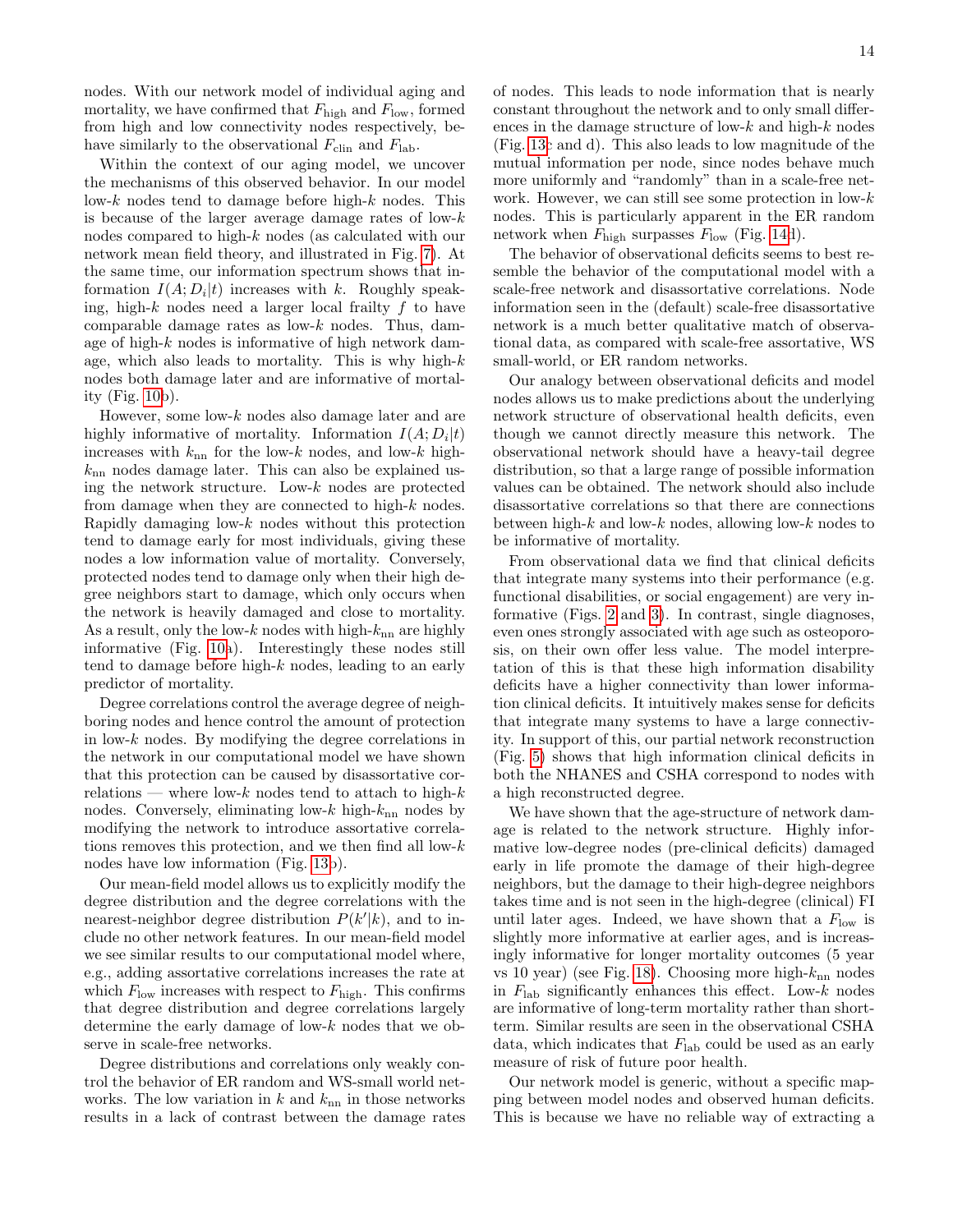specific network from observational data, though we have shown that rank-ordering of high-connectivity nodes can be done. This is also because distinct parameterization of every node of such a network model would require enormous amounts of observational data, if it could be done at all. Nevertheless, we can used our generic model to explore robust qualitative phenotypes — to uncover generic mechanisms, to predict behavior, and to improve the utility of the Frailty Index in human aging and mortality.

In this paper we have kept our model parameterization unchanged from the default parameters, though we have checked (data not shown) that our results are qualitatively robust to parameter variation. This has allowed us to explore the impact of network topology on mortality statistics (a small effect) and on mutual information between health deficits (a strong and distinctive effect). The  $F_{\text{high}}$  and  $F_{\text{low}}$  model phenomenology are also affected by changes in network topology. This indicates

- <span id="page-14-0"></span>[1] T. B. L. Kirkwood, Cell 120, 437 (2005).
- <span id="page-14-1"></span>[2] L. A. Herndon, P. J. Schmeissner, J. M. Dudaronek, P. A. Brown, K. M. Listner, Y. Sakano, M. C. Paupard, D. H. Hall, and M. Driscoll, Nature 419, 808 (2002); T. B. L. Kirkwood and C. E. Finch, ibid. 419, 794 (2002).
- <span id="page-14-2"></span>[3] C. López-Otín, M. A. Blasco, L. Partridge, M. Serrano, and G. Kroemer, Cell 153, 1194 (2013).
- <span id="page-14-3"></span>[4] A. B. Mitnitski, A. J. Mogilner, and K. Rockwood, The Scientific World 1, 323 (2001).
- <span id="page-14-4"></span>[5] S. D. Searle, A. Mitnitski, E. A. Gahbauer, T. M. Gill, and K. Rockwood, BMC Geriatrics 8, 24 (2008).
- <span id="page-14-5"></span>[6] K. Rockwood, J. M. Blodgett, O. Theou, M. H. Sun, H. A. Feridooni, A. Mitnitski, R. A. Rose, J. Godin, E. Gregson, and S. E. Howlett, Scientific Reports 7, 43068 (2017).
- <span id="page-14-6"></span>[7] A. E. Kane, O. Ayaz, A. Ghimire, H. A. Feridooni, and S. E. Howlett, Can. J. Physiol. Pharmacol. 95, 1149 (2017).
- <span id="page-14-7"></span>[8] A. M. Kulminski, S. V. Ukraintseva, I. V. Akushevich, K. G. Arbeev, and A. I. Yashin, Journal of the American Geriatrics Society 55, 935 (2007); S. J. Evans, M. Sayers, A. Mitnitski, and K. Rockwood, Age and Ageing 43, 127 (2014); A. Mitnitski, S. E. Howlett, and K. Rockwood, Journals of Gerontology Series A: Biological Sciences and Medical Sciences 72, 877 (2016); G. Kojima, S. Iliffe, and K. Walters, Age and Ageing 47, 193 (2018).
- <span id="page-14-8"></span>[9] S. Taneja, A. B. Mitnitski, K. Rockwood, and A. D. Rutenberg, Physical Review E 93, 022309 (2016).
- <span id="page-14-9"></span>[10] S. G. Farrell, A. B. Mitnitski, K. Rockwood, and A. D. Rutenberg, Physical Review E 94, 052409 (2016).
- <span id="page-14-10"></span>[11] B. Gompertz, Philosophical Transactions of the Royal Society 115, 513 (1825); T. B. L. Kirkwood, Philosophical Transactions of the Royal society B 370, 20140379 (2015).
- <span id="page-14-11"></span>[12] A. Mitnitski, X. Song, and K. Rockwood, Biogerontology 14, 709 (2013).
- <span id="page-14-12"></span>[13] K. Rockwood, A. Mogilner, and A. Mitnitski, Mechanisms of Ageing and Development 125, 517 (2004).

that both  $F_{\text{high}}$  and  $F_{\text{low}}$  are usefully distinct characteristics of health in our network model. Our results provide insight into the mechanisms of the similarly useful and distinct observational  $F_{\text{clip}}$  and  $F_{\text{lab}}$  [\[19,](#page-14-17) [20,](#page-14-18) [24\]](#page-14-22).

# A. Acknowledgments

We thank ACENET and Compute Canada for computational resources. ADR thanks the Natural Sciences and Engineering Research Council (NSERC) for operating grant RGPIN-2014-06245. KR is funded in this work by career support as the Kathryn Allen Weldon Professor of Alzheimer Research from the Dalhousie Medical Research Foundation, and with operating funds from the Canadian Institutes of Health Research (MOP-102544) and the Fountain Innovation Fund of the Queen Elizabeth II Health Science Foundation. SGF thanks NSERC for a CGSM fellowship.

- <span id="page-14-13"></span>[14] D. Gu, M. E. Dupre, J. Sautter, H. Zhu, Y. Liu, and Z. Yi, Journal of Gerontology: Social Sci 64B, 279 (2009).
- [15] R. E. Hubbard, N. M. Peel, M. Samanta, L. C. Gray, B. E. Fries, A. Mitnitski, and K. Rockwood, BMC Geriatrics 15, 27 (2015).
- <span id="page-14-14"></span>[16] S. Bennett, X. Song, A. Mitnitski, and K. Rockwood, Age and Ageing 42, 372 (2013).
- <span id="page-14-15"></span>[17] A.-L. Barabási and R. Albert, Science 286, 509 (1999).
- <span id="page-14-16"></span>[18] A.-L. Barabási, Science **325**, 412 (2009).
- <span id="page-14-17"></span>[19] S. E. Howlett, M. R. H. Rockwood, A. Mitnitski, and K. Rockwood, BMC Medicine 12, 171 (2014).
- <span id="page-14-18"></span>[20] A. Mitnitski, J. Collerton, C. Martin-Ruiz, C. Jagger, T. von Zglinicki, K. Rockwood, and T. B. L. Kirkwood, BMC Medicine 13, 161 (2015).
- <span id="page-14-19"></span>[21] H. H. Klausen, J. Petersen, T. Bandholm, H. G. Juul-Larsen, J. Tavenier, J. Eugen-Olsen, and O. Andersen, BMC Geriatrics 17, 62 (2017); K. E. King, G. G. Fillenbaum, and H. J. Cohen, [Journal of the American](http://dx.doi.org/10.1111/jgs.14983) [Geriatric Society](http://dx.doi.org/10.1111/jgs.14983) 65, 1981 (2017).
- <span id="page-14-20"></span>[22] J. M. Blodgett, O. Theou, S. E. Howlett, and K. Rockwood, [GeroScience](http://dx.doi.org/10.1007/s11357-017-9993-7) 39, 447 (2017).
- <span id="page-14-21"></span>[23] R. A. McPherson and M. R. Pincus, Henry's: Clinical diagnosis and management by laboratory methods, 23rd ed. (Elsevier, 2017).
- <span id="page-14-22"></span>[24] J. M. Blodgett, O. Theou, S. E. Howlett, F. C. W. Wu, and K. Rockwood, Age and Ageing 45, 463 (2016).
- <span id="page-14-23"></span>[25] K. Rockwood, M. McMillan, A. Mitnitski, and S. E. Howlett, JAMDA 16, 842 (2015).
- <span id="page-14-24"></span>[26] A.-L. Barabási, Network Science (Cambridge University Press, 2016).
- <span id="page-14-25"></span>[27] M. E. J. Newman, Physical Review Letters 89, 208701 (2002).
- <span id="page-14-26"></span>[28] D. T. Gillespie, The Journal of Physical Chemistry 81, 25 (1977).
- <span id="page-14-27"></span>[29] M. A. Gibson and J. Bruck, Journal of Physical Chemistry A 104, 1876 (2000).
- <span id="page-14-28"></span>[30] P. L. Krapivsky and S. Redner, Physical Review E 63, 066123 (2001).